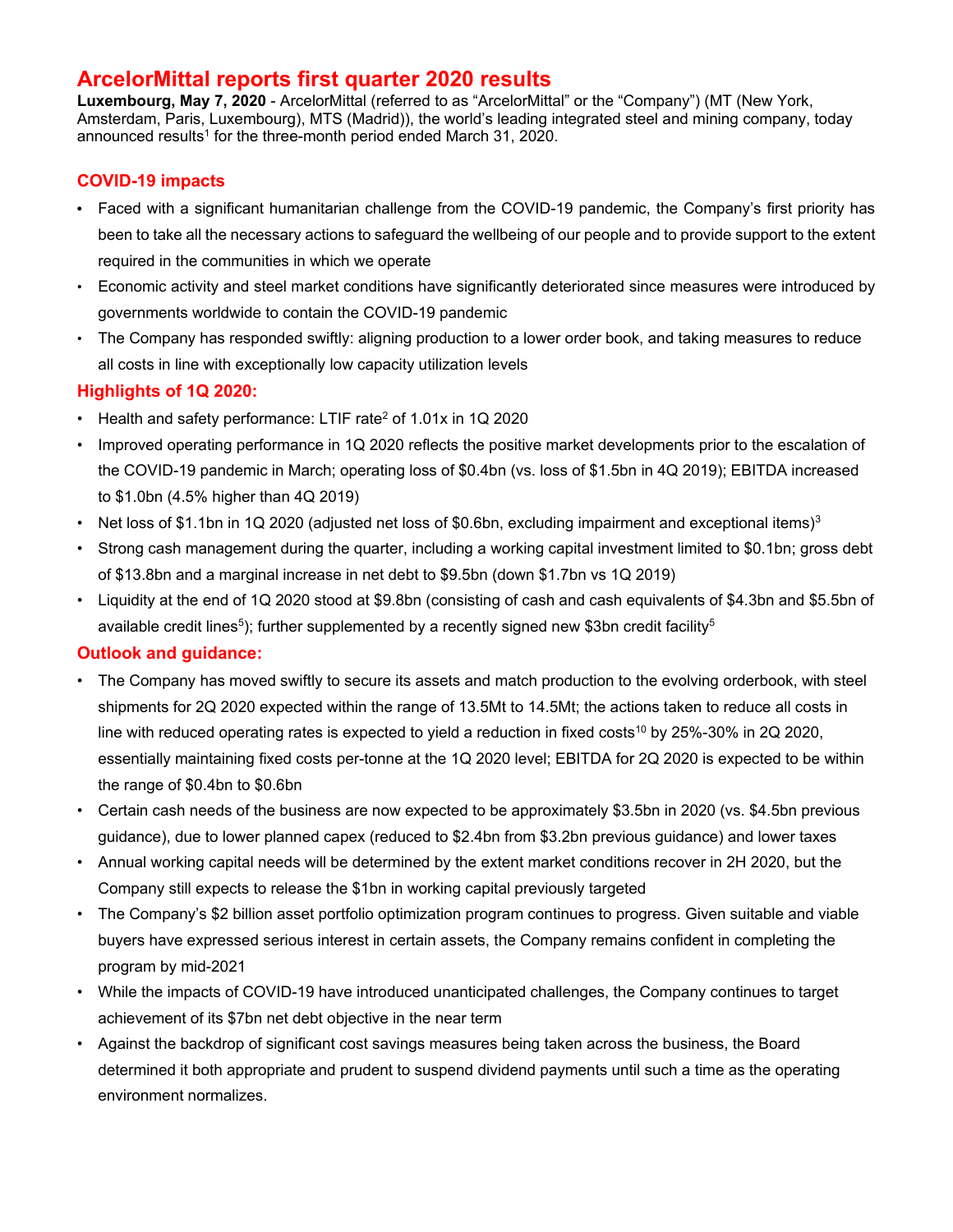# **Financial highlights (on the basis of IFRS<sup>1</sup>):**

| (USDm) unless otherwise shown                                  | 1Q 20    | 4Q 19   | 3Q 19  | 2Q 19  | <b>1Q 19</b> |
|----------------------------------------------------------------|----------|---------|--------|--------|--------------|
| Sales                                                          | 14,844   | 15,514  | 16,634 | 19,279 | 19,188       |
| Operating (loss) / income                                      | (353)    | (1,535) | 297    | (158)  | 769          |
| Net (loss)/income attributable to equity holders of the parent | (1, 120) | (1,882) | (539)  | (447)  | 414          |
| Basic (loss)/earnings per common share (US\$)                  | (1.11)   | (1.86)  | (0.53) | (0.44) | 0.41         |
|                                                                |          |         |        |        |              |
| Operating (loss) / income / tonne (US\$/t)                     | (18)     | (78)    | 15     | (7)    | 35           |
| <b>EBITDA</b>                                                  | 967      | 925     | 1,063  | 1,555  | 1,652        |
| EBITDA/ tonne (US\$/t)                                         | 50       | 47      | 53     | 68     | 76           |
| Steel-only EBITDA/ tonne (US\$/t)                              | 34       | 32      | 34     | 43     | 56           |
|                                                                |          |         |        |        |              |
| Crude steel production (Mt)                                    | 21.1     | 19.8    | 22.2   | 23.8   | 24.1         |
| Steel shipments (Mt)                                           | 19.5     | 19.7    | 20.2   | 22.8   | 21.8         |
| Own iron ore production (Mt)                                   | 14.4     | 14.8    | 13.6   | 14.6   | 14.1         |
| Iron ore shipped at market price (Mt)                          | 8.6      | 9.6     | 8.4    | 9.9    | 9.2          |

## **Commenting, Mr. Lakshmi N. Mittal, ArcelorMittal Chairman and CEO, said:**

"The improved operating performance in the first quarter has been considerably overshadowed by the COVID-19 crisis. Faced with a significant humanitarian challenge, the Company's first priority has been to take all the necessary actions to safeguard the wellbeing of our people and to provide support to the extent required in the communities in which we operate. But we have also moved decisively to protect the business in the face of the completely unprecedented scenario we are facing where social and economic lockdown has contributed to a significant decline in demand. We moved swiftly to temporary idle furnaces, cutting production across markets and reducing operating and capital costs to match this environment. We have continued to meet remaining customer demand from a reduced level of production and are very thankful to our employees and stakeholders for their support in enabling plants to keep running.

"There are still too many uncertainties to accurately predict what the rest of the year holds. However, it seems likely that over the course of this month countries will start to announce details of their "exit" strategies. Whilst these are likely to be an easing, not an immediate ending of lockdown, construction and manufacturing are expected to be among the first sectors to be permitted to re-start operations and indeed we are seeing signs of customers re-starting production. Rigorous planning to ensure we can meet customer demand whilst protecting the health and safety of our people has been undertaken, leaning on the experience of our plants which have already been on this journey.

 "The remainder of this year will be challenging, but I am confident that ArcelorMittal has the experience and inherent resilience, to manage through these difficult times. As a result of the hard work undertaken in recent years to strengthen the balance sheet, we went into the COVID-19 crisis with the lowest net debt since the creation of the Company, which is a matter of considerable comfort.

"I am particularly grateful for the commitment shown by our teams in these recent weeks. Crises do tend to bring out the best in people and we have many examples of this, from our employees working in our plants to produce steels for essential products, to our facilities around the world looking to see how they can support their local communities, to our research and development teams harnessing their skills and expertise in ways quite unconnected with steel-making, for example in the design of 3D printers and ventilators. Together we will continue to navigate these extraordinary times and ensure that ArcelorMittal is able to secure the wellbeing of its people and its position as the world's leading steel Company."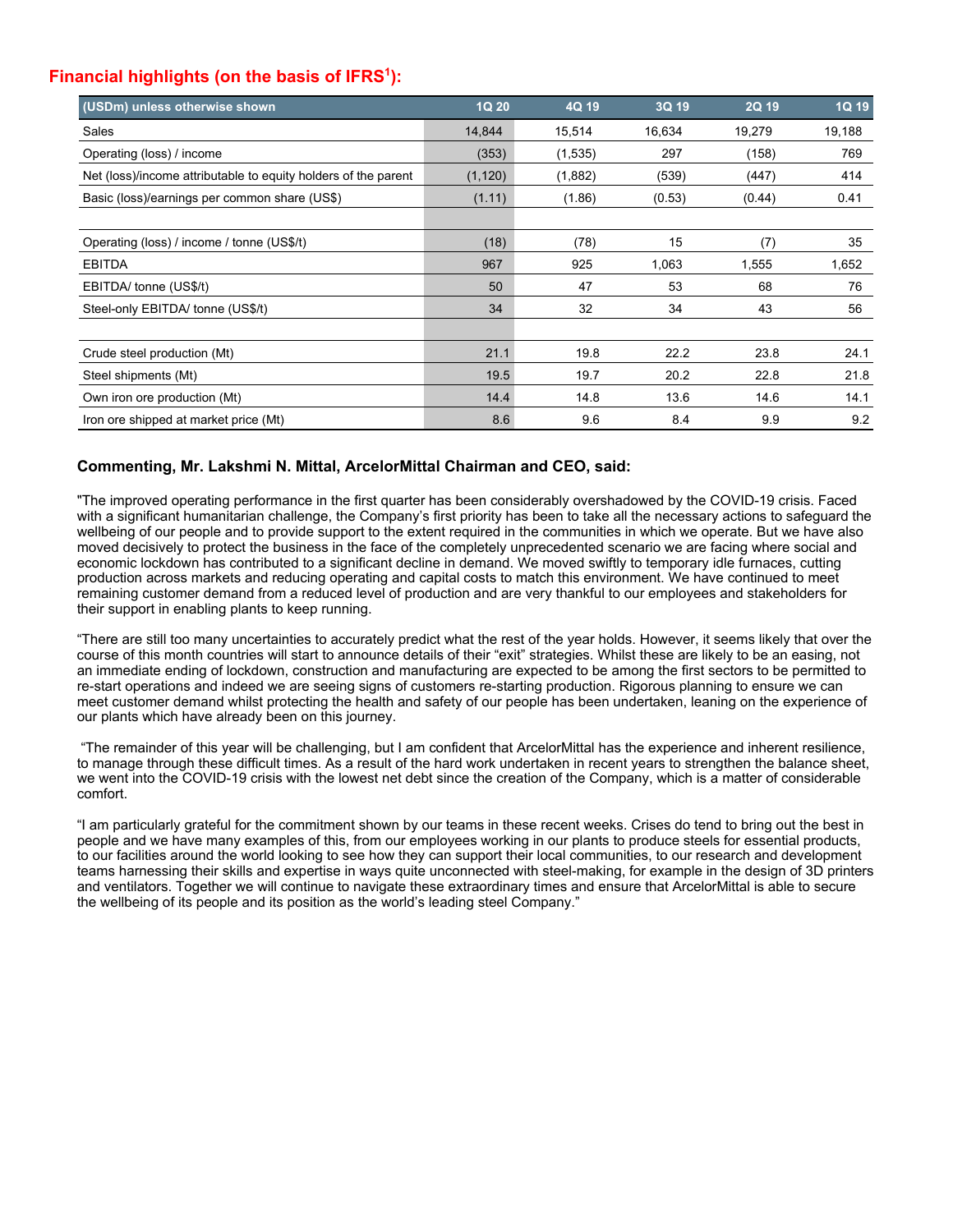## **Sustainable development and safety performance**

### **Health and safety - Own personnel and contractors lost time injury frequency rate**

Health and safety of the Company's workforce is of paramount importance. Following the spread of COVID-19 pandemic, where possible, employees are working remotely and where assets continue to operate, we are following the recommendations of local governments as well as the World Health Organisation ('WHO'). We continue to ensure extensive monitoring, sanitation and social distancing measures applied at all operations, alongside provision of essential personal protective equipment.

Health and safety performance<sup>2</sup> (inclusive of ArcelorMittal Italia (previously known as Ilva)), based on own personnel and contractors lost time injury frequency (LTIF) rate was 1.01x in the first quarter of 2020 ("1Q 2020") as compared to 1.25x in fourth quarter of 2019 ("4Q 2019") and 1.14x as of the first quarter of 2019 ("1Q 2019").

Excluding the impact of ArcelorMittal Italia, the LTIF was 0.72x for 1Q 2020 as compared to 0.84x for 4Q 2019 and 0.66x for the first quarter of 2019 ("1Q 2019").

The Company's efforts to improve its health and safety record remain focused on both further reducing the rate of severe injuries and preventing fatalities.

#### **Own personnel and contractors - Frequency rate**

| Lost time injury frequency rate                                | <b>1Q 20</b> | 4Q 19 | 3Q 19 | 2Q 19 | 1Q 19 |
|----------------------------------------------------------------|--------------|-------|-------|-------|-------|
| Mining                                                         | 0.79         | 1.27  | 1.53  | 0.64  | 0.38  |
| <b>NAFTA</b>                                                   | 0.56         | 0.63  | 0.54  | 0.46  | 0.58  |
| Brazil                                                         | 0.45         | 0.32  | 0.21  | 0.43  | 0.48  |
| Europe                                                         | 1.04         | 1.06  | 1.18  | 1.00  | 0.85  |
| <b>ACIS</b>                                                    | 0.82         | 0.83  | 0.59  | 0.58  | 0.75  |
| <b>Total Steel</b>                                             | 0.72         | 0.78  | 0.71  | 0.69  | 0.71  |
| <b>Total (Steel and Mining) excluding ArcelorMittal Italia</b> | 0.72         | 0.84  | 0.82  | 0.68  | 0.66  |
| ArcelorMittal Italia                                           | 7.93         | 10.61 | 13.45 | 13.73 | 11.05 |
| Total (Steel and Mining) including ArcelorMittal Italia        | 1.01         | 1.25  | 1.36  | 1.26  | 1.14  |

### **Key sustainable development highlights for 1Q 2020:**

We are attempting to harness our skills and resources in a useful and collaborative way to help address the challenges presented by COVID-19. Specifically, we have focused our actions on collaborating to address the severe lack of the required safety and medical equipment for the public health effort, including 3D printing face shields and ventilators in Europe and Brazil.

Our businesses across the world have now made cash and in-kind donations to various community and public health initiatives. We have also been utilizing our global network to help facilitate the transfer of equipment to and from regions most impacted; and coordinating private sector support to fight the pandemic in West Africa.

- The Company is preparing a report on its 2030 target to reduce CO<sub>2</sub> in Europe by 30%, laying out the constituent elements of its roadmap to 2030, including supportive policy frameworks to enable the roll out of technology. A second Group wide Climate Action report, with a new global  $CO<sub>2</sub>$  target, is expected in 2H 2020.
- The Company's 2019 sustainability performance was published in the Factbook (the full Integrated Annual Review will be published in mid-May). Highlight includes:
	- In 2019 the Company avoided the emission of over 11 million tonnes  $CO<sub>2</sub>$  in the cement industry through the sale of 15 million tonnes of blast furnace slag for use as cement – 19% more than in 2018. ArcelorMittal's own CO2 footprint from its steelmaking operations fell by over 4.4% year on year.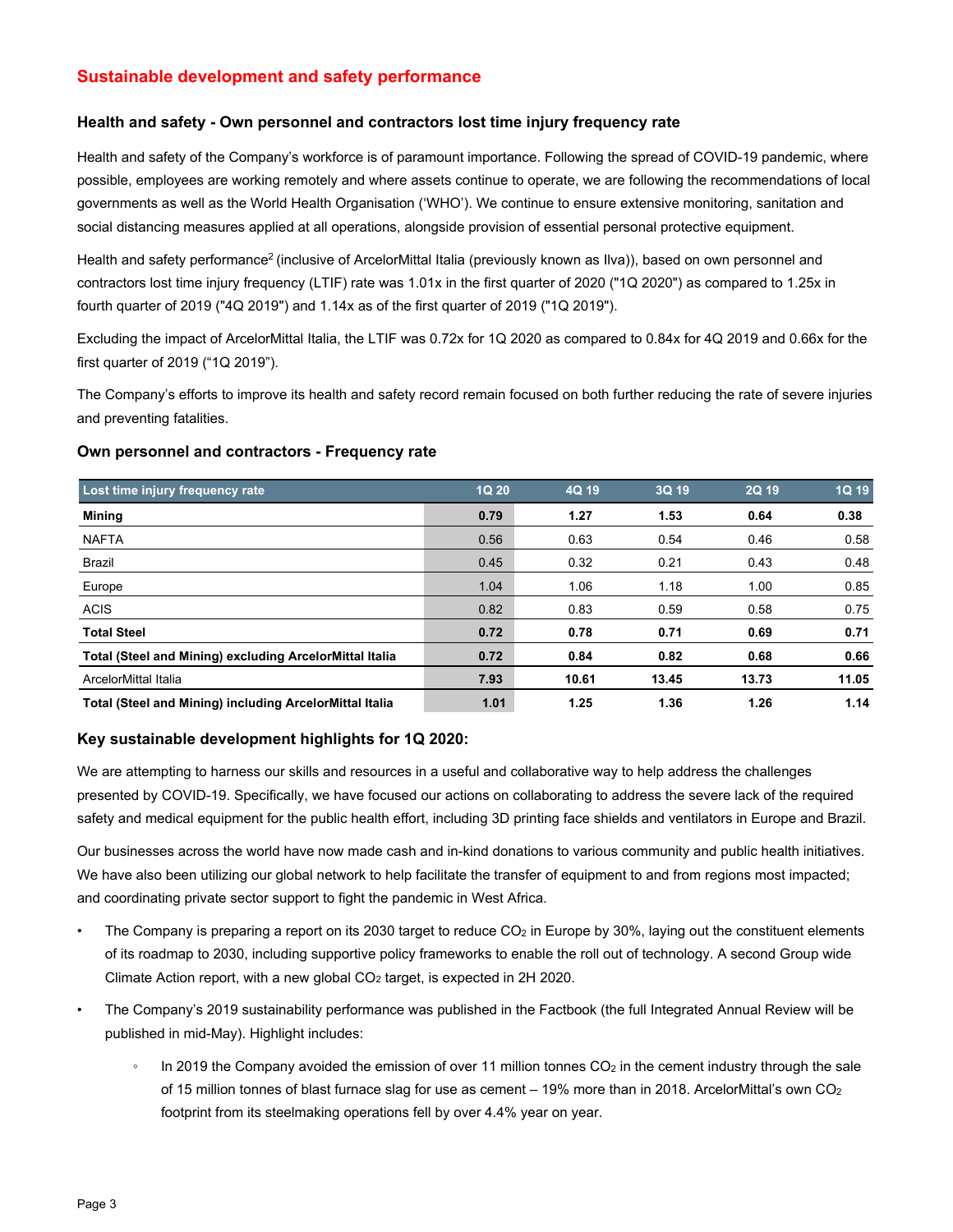• The Company's programme to certify 100% of its integrated sites in Europe against the ResponsibleSteel™ site standard started in 1Q 2020, and has been subsequently delayed due to COVID-19.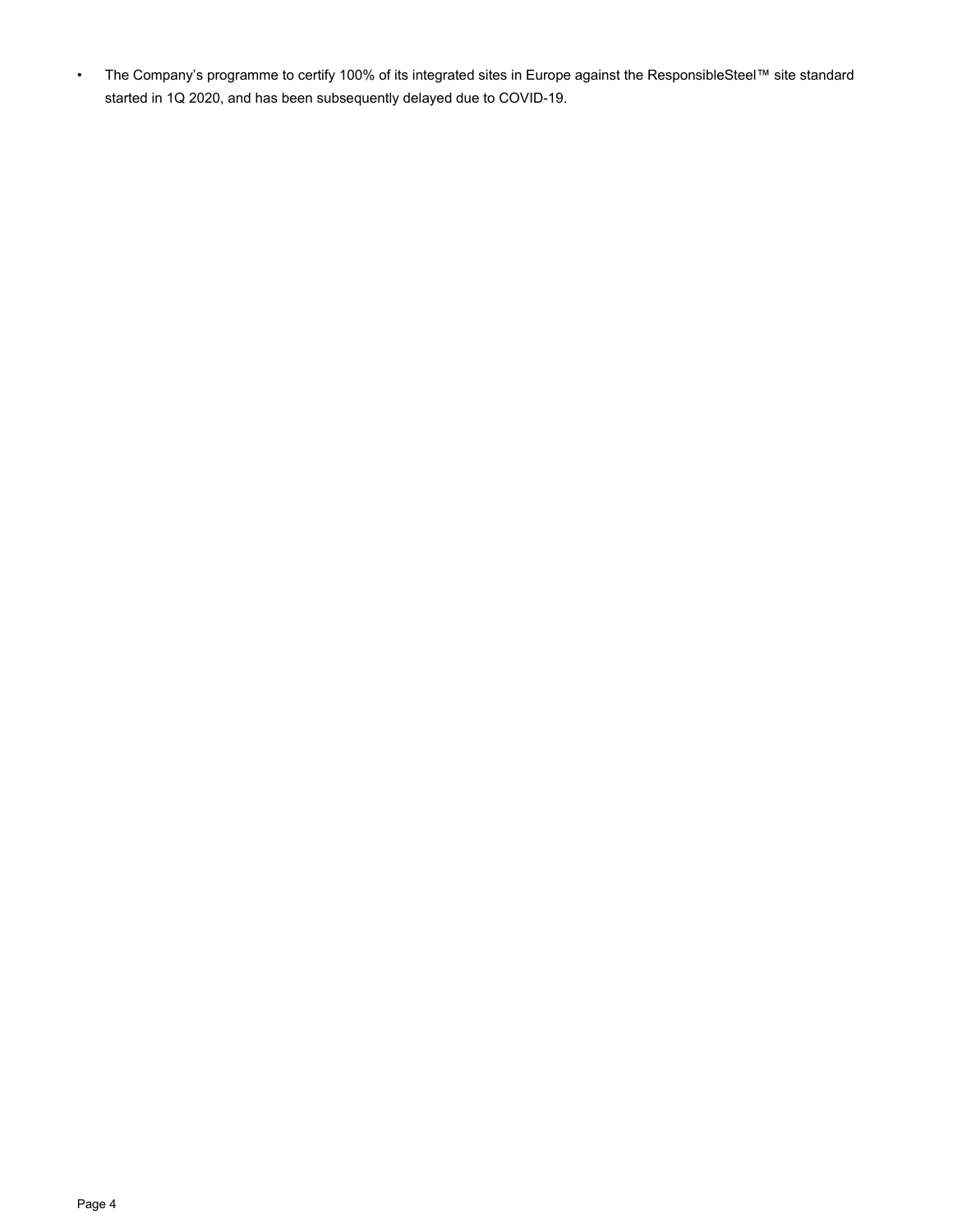#### **Analysis of results for 1Q 2020 versus 4Q 2019 and 1Q 2019**

Total steel shipments in 1Q 2020 were 1.2% lower at 19.5Mt as compared with 19.7Mt for 4Q 2019 primarily due to lower steel shipments in Brazil (-13.5%) and ACIS (-12.4%), offset in part by an improvement in NAFTA (+10.1%) whilst Europe remained broadly stable. Total steel shipments in 1Q 2020 were 10.7% lower as compared with 21.8Mt for 1Q 2019. Excluding the impact of the remedy asset sales related to the ArcelorMittal Italia acquisition (completed June 30, 2019) steel shipments were 6.5% lower as compared to 1Q 2019.

During the latter part of 1Q 2020, the global escalation of the COVID-19 pandemic and subsequent measures introduced by governments worldwide to contain it has negatively impacted economic activity and industrial supply chains in many parts of the world. Consequently, the Company is experiencing a significant decline in industrial activity in all the geographic markets in which it operates. The Company has responded swiftly by significantly reducing production (including temporarily idling steelmaking and finishing assets) globally in alignment with reduced demand and government requirements. As a result, the Company expects a significant negative impact on volumes until industrial activity normalizes.

Sales in 1Q 2020 were \$14.8 billion as compared to \$15.5 billion for 4Q 2019 and \$19.2 billion for 1Q 2019. Sales in 1Q 2020 were 4.3% lower as compared to 4Q 2019 primarily due to lower steel shipments (-1.2%) due in part to COVID-19 impacts, and lower market-priced iron ore shipments (-11.0%). Sales in 1Q 2020 were 22.6% lower as compared to 1Q 2019 primarily due to lower average steel selling prices (-13.8%), lower steel shipments (-10.7%) due in part to COVID-19 impacts, and lower marketpriced iron ore shipments (-6.2%) offset in part by higher seaborne iron ore reference prices (+9.1%).

Depreciation for 1Q 2020 was lower at \$771 million as compared to \$802 million for 4Q 2019 and higher than \$733 million in 1Q 2019. FY 2020 depreciation is expected to be approximately \$3.0 billion (based on current exchange rates).

Impairment charges<sup>12</sup> for 1Q 2020 were \$92 million and relate to the permanent closure of the coke plant in Florange (France), at the end of April 2020. Impairment charges for 4Q 2019 were \$830 million and related to impairment of the fixed assets of ArcelorMittal USA (\$0.7 billion) and in South Africa (\$0.1 billion). Impairment charges for 1Q 2019 were \$150 million related to the remedy asset sales for the ArcelorMittal Italia acquisition.

Exceptional items of \$457 million for 1Q 2020 primarily include inventory related charges in NAFTA and Europe due to a weaker steel pricing outlook driven by COVID-19 impacts. Exceptional items of \$828 million for 4Q 2019, primarily include inventory related charges in NAFTA and Europe following a period of exceptionally weak steel pricing. Exceptional items for 1Q 2019 were nil.

Operating loss for 1Q 2020 was \$353 million as compared to \$1,535 million in 4Q 2019 and an operating income of \$769 million in 1Q 2019. Operating results for 1Q 2020 and 4Q 2019 were impacted by impairment charges and exceptional items as discussed above.

Income from associates, joint ventures and other investments for 1Q 2020 was \$142 million as compared to \$20 million for 4Q 2019 and \$208 million in 1Q 2019. 1Q 2020 income was positively impacted by income from AMNS India9. 1Q 2019 was positively impacted by the dividend declared by Erdemir of \$93 million.

Net interest expense in 1Q 2020 decreased to \$115 million as compared to \$140 million in 4Q 2019 and \$161 million in 1Q 2019. Interest costs decrease in 1Q 2020 was primarily due to savings after bond repayments at the end of 4Q 2019.

Foreign exchange and other net financing losses in 1Q 2020 were \$451 million as compared to \$117 million for 4Q 2019 and \$231 million in 1Q 2019. Foreign exchange loss for 1Q 2020 was \$111 million as compared to foreign exchange gain of \$130 million and loss of \$48 million, in 4Q 2019 and 1Q 2019, respectively. 1Q 2020 includes non-cash mark-to-market losses of \$118 million related to the mandatory convertible bonds call option following the market price decrease of the underlying share; such losses amounted to \$52 million in 4Q 2019 and \$6 million in 1Q 2019. 1Q 2020 also includes early bond redemption premium expenses of \$66 million.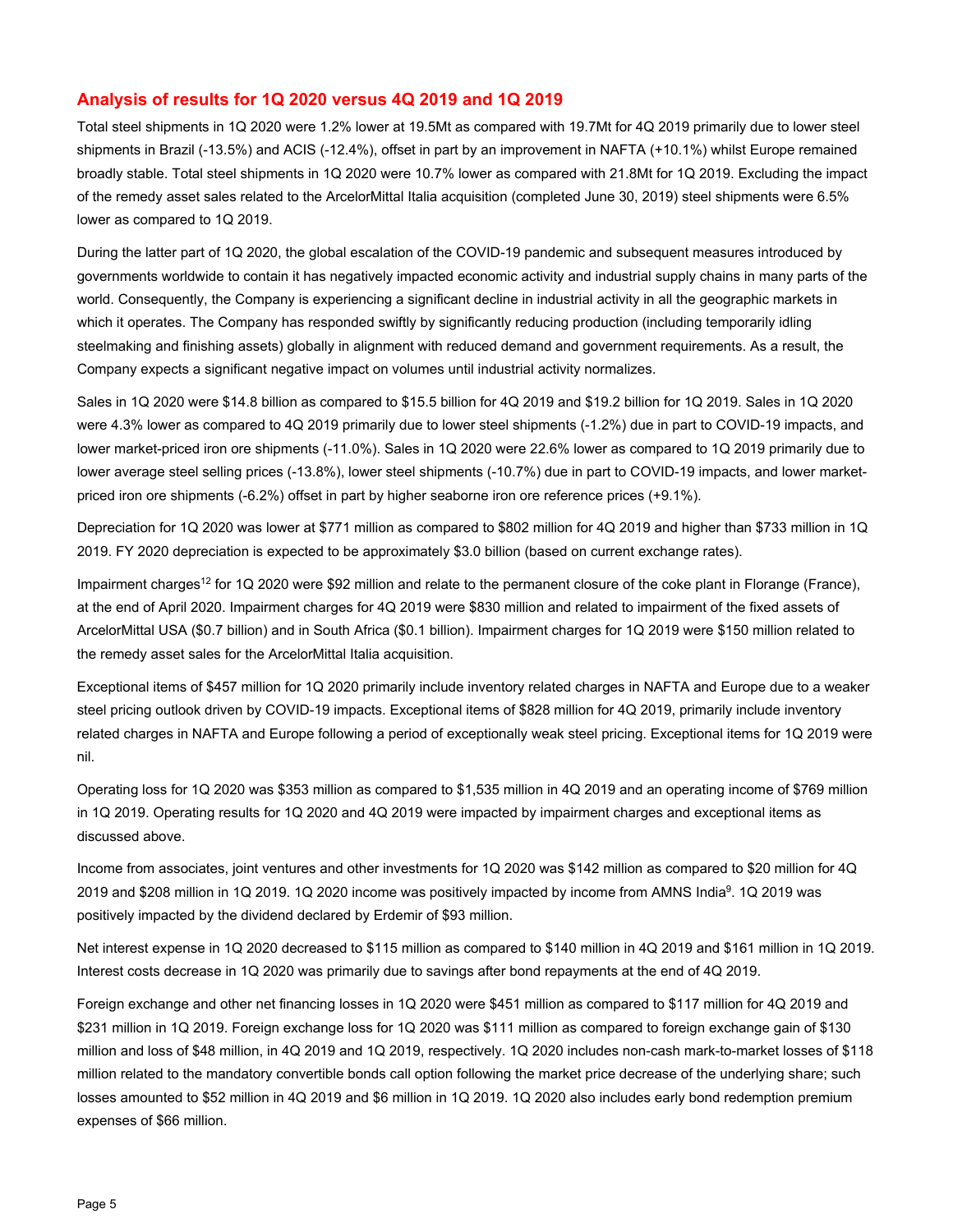ArcelorMittal recorded an income tax expense of \$340 million in 1Q 2020 as compared to \$125 million for 4Q 2019 and \$135 million for 1Q 2019. Income tax expense in 1Q 2020 includes deferred tax expense of \$178 million.

ArcelorMittal recorded a net loss for 1Q 2020 of \$1.1 billion (or \$1.11 basic loss per common share), as compared to a net loss for 4Q 2019 of \$1.9 billion (or \$1.86 basic loss per common share), and a net income for 1Q 2019 of \$0.4 billion (or \$0.41 basic earnings per common share).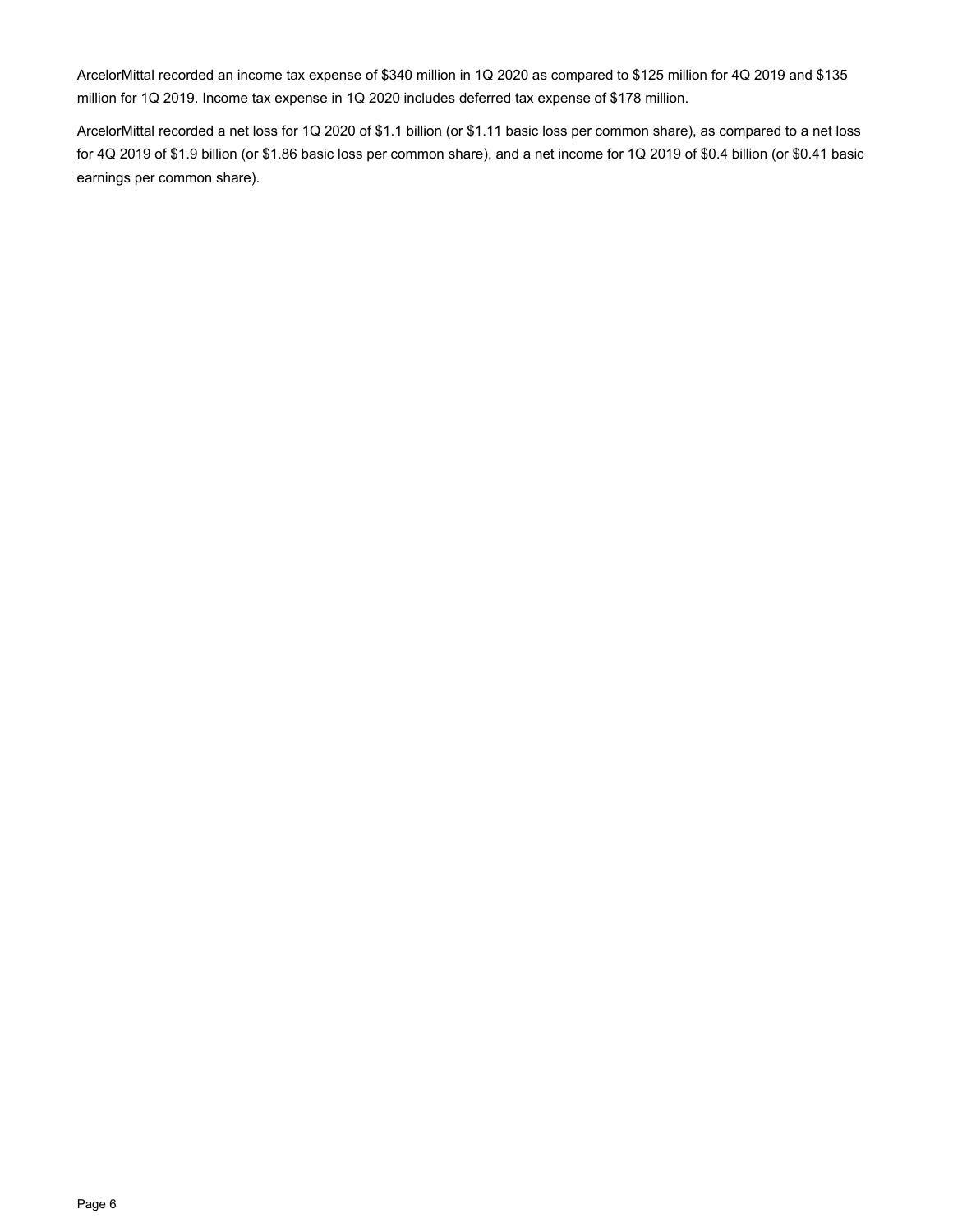# **Analysis of segment operations NAFTA**

| (USDm) unless otherwise shown        | 1Q 20 | 4Q 19 | 3Q 19 | 2Q 19 | 1Q 19 |
|--------------------------------------|-------|-------|-------|-------|-------|
| Sales                                | 4,304 | 4,020 | 4,395 | 5,055 | 5,085 |
| Operating (loss) / income            | (120) | (912) | (24)  | (539) | 216   |
| Depreciation                         | (126) | (152) | (147) | (137) | (134) |
| Impairment                           |       | (700) |       | (600) |       |
| <b>Exceptional items</b>             | (241) | (200) |       |       |       |
| <b>EBITDA</b>                        | 247   | 140   | 123   | 198   | 350   |
| Crude steel production (kt)          | 5,503 | 5,261 | 5,658 | 5,590 | 5,388 |
| Steel shipments (kt)                 | 5,536 | 5,029 | 5,135 | 5,438 | 5,319 |
| Average steel selling price (US\$/t) | 715   | 731   | 792   | 836   | 874   |

NAFTA segment crude steel production increased by 4.6% to 5.5Mt in 1Q 2020 as compared to 5.3Mt in 4Q 2019, partly due to recovery following planned outages both in flat and long product operations during 4Q 2019 due to weak demand.

Steel shipments in 1Q 2020 increased by 10.1% to 5.5Mt as compared to 5.0Mt in 4Q 2019, primarily due to a 12.2% increase in flat steel shipments following the end of destocking which had suppressed demand in the prior quarter. Steel shipments started to decline towards the second half of March 2020 due to weaker demand driven by the COVID-19 pandemic.

Sales in 1Q 2020 increased by 7.1% to \$4.3 billion as compared to \$4.0 billion in 4Q 2019, primarily due to a 10.1% increase in steel shipments offset in part by a decline in average steel selling prices (with flat and long products down 2.6% and 2.5%, respectively).

Exceptional items for 1Q 2020 of \$241 million primarily include inventory related charges due to a weaker steel pricing outlook driven by COVID-19 impacts. Exceptional items of \$200 million in 4Q 2019 primarily included inventory related charges following a period of exceptionally weak steel pricing.

Operating loss in 1Q 2020 was \$120 million as compared to a loss of \$912 million in 4Q 2019 and an operating income of \$216 million in 1Q 2019. Operating results for 1Q 2020 and 4Q 2019 were impacted by exceptional items noted above, and operating results for 4Q 2019 were also impacted by impairment charges related to a further impairment of the fixed assets of ArcelorMittal USA.

Despite the negative impact of COVID-19, EBITDA in 1Q 2020 of \$247 million was higher as compared to \$140 million in 4Q 2019 primarily driven by the positive impact of higher steel shipment volumes offset in part by a negative price-cost effect. EBITDA in 1Q 2020 decreased by 29.5% as compared to \$350 million in 1Q 2019 primarily due to negative price-cost effect offset in part by higher steel shipments.

The escalation of the COVID-19 pandemic during the latter part of 1Q 2020 has impacted ArcelorMittal's key end markets in the US and Canada. The Company has responded immediately by significantly adapting its capacity. The Company has to date announced the safe and orderly temporary blow down of blast furnace No.3 at ArcelorMittal Dofasco, Canada, blast furnace No.6 at ArcelorMittal Cleveland and blast furnace No.4 at Indiana Harbor in the United States with the necessary precautions taken to preserve the assets for future production.

In order to mitigate in part the effect of weaker demand on production levels, the Company is temporarily reducing fixed costs (including alignment of the workforce to demand) and implementing other cost saving measures.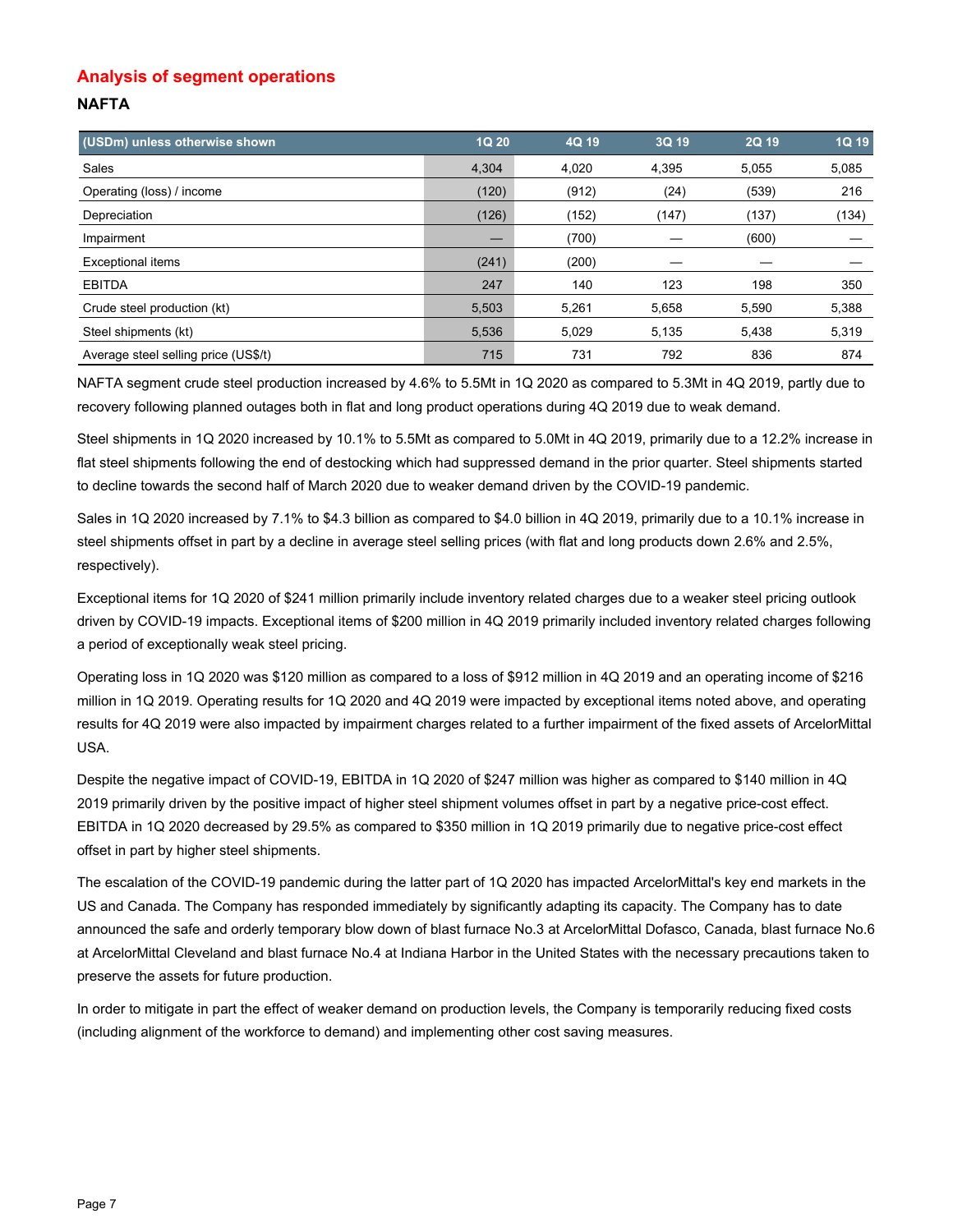## **Brazil**

| (USDm) unless otherwise shown        | 1Q 20 | 4Q 19 | 3Q 19 | 2Q 19 | 1Q 19 |
|--------------------------------------|-------|-------|-------|-------|-------|
| Sales                                | 1,592 | 1.902 | 1.929 | 2,126 | 2,156 |
| Operating income                     | 150   | 177   | 196   | 234   | 239   |
| Depreciation                         | (69)  | (63)  | (62)  | (79)  | (70)  |
| <b>Exceptional items</b>             | –     |       |       |       |       |
| <b>EBITDA</b>                        | 219   | 240   | 258   | 313   | 309   |
| Crude steel production (kt)          | 2,679 | 2,489 | 2,669 | 2,830 | 3,013 |
| Steel shipments (kt)                 | 2,351 | 2,717 | 2,810 | 2,785 | 2,880 |
| Average steel selling price (US\$/t) | 642   | 628   | 676   | 705   | 704   |

Brazil segment crude steel production increased by 7.6% to 2.7Mt in 1Q 2020 as compared to 2.5Mt for 4Q 2019, which had been impacted by planned maintenance in the Long products business.

Steel shipments in 1Q 2020 decreased by 13.5% to 2.4Mt as compared to 2.7Mt in 4Q 2019, primarily due to seasonality and lower flat product exports. Overall long products shipments decreased by 7.7% while flat products declined by 17.7%.

Sales in 1Q 2020 declined by 16.3% to \$1.6 billion as compared to \$1.9 billion in 4Q 2019. Sales in 1Q 2020 were impacted by 13.5% lower steel shipments offset in part by 2.2% higher average steel selling prices.

Operating income in 1Q 2020 declined to \$150 million as compared to \$177 million in 4Q 2019 and \$239 million in 1Q 2019.

EBITDA in 1Q 2020 decreased by 8.8% to \$219 million as compared to \$240 million in 4Q 2019 primarily due to lower steel shipments (including initial COVID-19 impacts) offset in part by a positive price-cost effect. EBITDA in 1Q 2020 was 29.2% lower as compared to \$309 million in 1Q 2019 primarily due to lower steel shipment volumes (-18.4%).

The effects of the COVID-19 pandemic and government response and containment efforts have been felt in Latin America regions later than in some other regions. Nevertheless, end markets and in particular automotive have now been increasingly impacted. The Company is in the process of reducing production further with the idling of ArcelorMittal Tubarão's blast furnace #3 from April 21, 2020, together with production curtailments in Argentina and in long product capacity in Brazil, to match demand levels.

In order to mitigate in part the effect of weaker demand on the production levels, the Company is temporarily reducing fixed costs (including alignment of the workforce to demand) and implementing other cost saving measures.

### **Europe**

| (USDm) unless otherwise shown        | 1Q 20 | 4Q 19 | 3Q 19  | 2Q 19  | 1Q 19  |
|--------------------------------------|-------|-------|--------|--------|--------|
| Sales                                | 7,654 | 8.035 | 8,796  | 10.396 | 10,494 |
| Operating (loss) / income            | (426) | (649) | (168)  | (301)  | 11     |
| Depreciation                         | (347) | (323) | (311)  | (313)  | (309)  |
| Impairment charges                   | (92)  | (28)  |        | (347)  | (150)  |
| <b>Exceptional items</b>             | (191) | (456) |        |        |        |
| <b>EBITDA</b>                        | 204   | 158   | 143    | 359    | 470    |
| Crude steel production (kt)          | 9,912 | 9,030 | 10,432 | 12,079 | 12,372 |
| Steel shipments (kt)                 | 9,300 | 9.290 | 9,698  | 11.811 | 11,553 |
| Average steel selling price (US\$/t) | 638   | 654   | 686    | 704    | 729    |

Europe segment crude steel production increased by 9.8% to 9.9Mt in 1Q 2020 as compared to 9.0Mt in 4Q 2019 with increases in both long and flat products as production began to normalize following destock-driven curtailment in 4Q 2019. Europe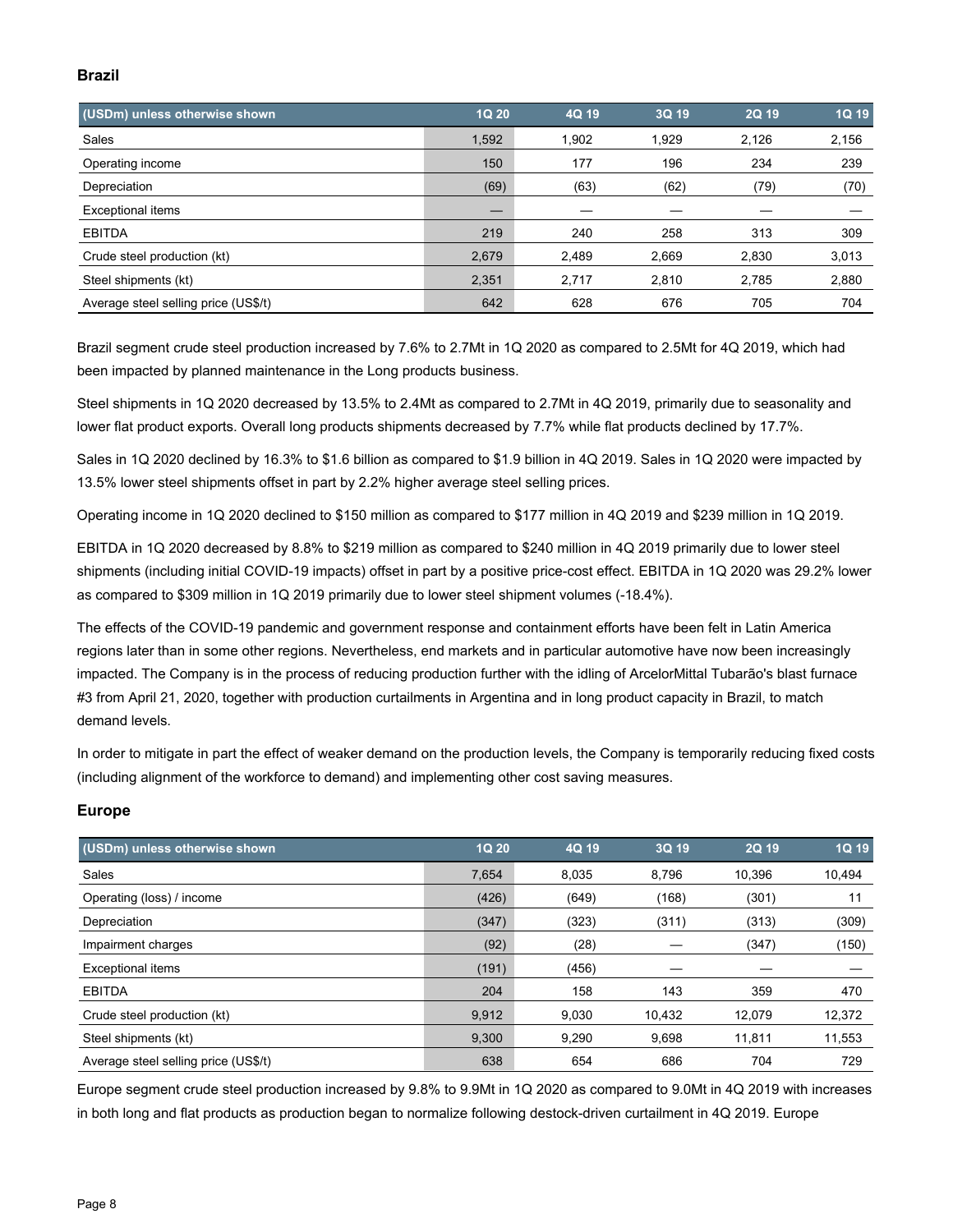segment crude steel production decreased by 19.9% to 9.9Mt in 1Q 2020 as compared to 12.4Mt in 1Q 2019 (12.2% lower excluding the impact of remedy assets associated with the ArcelorMittal Italia acquisition).

Steel shipments in 1Q 2020 remained stable at 9.3Mt as compared to 4Q 2019 primarily driven by higher flat steel shipments (+2.9%) offset by lower long products shipments (-6.6%). Steel shipments were 19.5% lower in 1Q 2020 as compared to 1Q 2019 (12.0% lower excluding the impact of remedy assets associated with the ArcelorMittal Italia acquisition). Steel shipments in Europe started to decline in the latter part of March due to the COVID-19 containment measures implemented in the various countries.

Sales in 1Q 2020 were \$7.7 billion, 4.7% lower as compared to \$8.0 billion in 4Q 2019, with average steel selling prices 2.3% lower, primarily due to lower flat products prices (down 3.1%).

The coke plant in Florange, France, was closed at the end of April 2020, in order to reduce costs. As a result, impairment charges of \$92 million were booked in 1Q 2020. Impairment charges for 4Q 2019 were \$28 million. Impairment charges for 1Q 2019 were \$150 million related to the remedy asset sales for the ArcelorMittal Italia acquisition.

Exceptional items for 1Q 2020 of \$191 million primarily include inventory related charges due to a weaker steel pricing outlook driven by COVID-19 impacts. Exceptional items for 4Q 2019 of \$456 million primarily included inventory related charges following a period of exceptionally weak steel pricing. Exceptional charges for 1Q 2019 were nil.

Operating loss in 1Q 2020 was \$426 million as compared to a loss of \$649 million for 4Q 2019 and an operating income of \$11 million in 1Q 2019. Operating results for 1Q 2020, 4Q 2019 and 1Q 2019 were impacted by impairment charges and exceptional items as discussed above.

Despite the effects COVID-19, EBITDA in 1Q 2020 of \$204 million was 29.5% higher as compared to \$158 million in 4Q 2019. This was largely due to a positive sales mix (higher flat products shipments and lower long products shipments). EBITDA in 1Q 2020 decreased by 56.5% as compared to \$470 million in 1Q 2019 primarily due to 19.5% lower steel shipments (12.0% lower excluding the impact of the remedy asset sales related to the ArcelorMittal Italia acquisition).

The COVID-19 pandemic containment measures began impacting European industrial activity in mid-March. The Company first announced measures on March 19, 2020 to reduce production and the temporary idling of steelmaking and finishing assets across its European operations. Production reduction measures have been undertaken in Italy, France, Spain, Germany, Belgium and Poland.

In order to mitigate in part the effect of weaker demand on the production levels, the Company is temporarily reducing fixed costs (including alignment of the workforce to demand) and implementing other cost saving measures.

## **ACIS**

| (USDm) unless otherwise shown        | 1Q 20 | 4Q 19 | 3Q 19 | 2Q 19 | 1Q 19 |
|--------------------------------------|-------|-------|-------|-------|-------|
| Sales                                | 1,446 | 1,632 | 1,654 | 1,906 | 1,645 |
| Operating (loss) / income            | (60)  | (238) | 35    | 114   | 64    |
| Depreciation                         | (86)  | (105) | (93)  | (85)  | (81)  |
| Impairment                           |       | (102) |       |       |       |
| <b>Exceptional items</b>             | (21)  | (76)  |       |       |       |
| <b>EBITDA</b>                        | 47    | 45    | 128   | 199   | 145   |
| Crude steel production (kt)          | 2,998 | 2,973 | 3,450 | 3,252 | 3,323 |
| Steel shipments (kt)                 | 2,614 | 2,985 | 2,718 | 3,182 | 2,662 |
| Average steel selling price (US\$/t) | 471   | 460   | 532   | 536   | 541   |

ACIS segment crude steel production in 1Q 2020 remained broadly stable at 3.0Mt as compared to 4Q 2019 primarily due to lower production in Kazakhstan (due to weather related disruptions) offset by improved volumes in Ukraine and South Africa.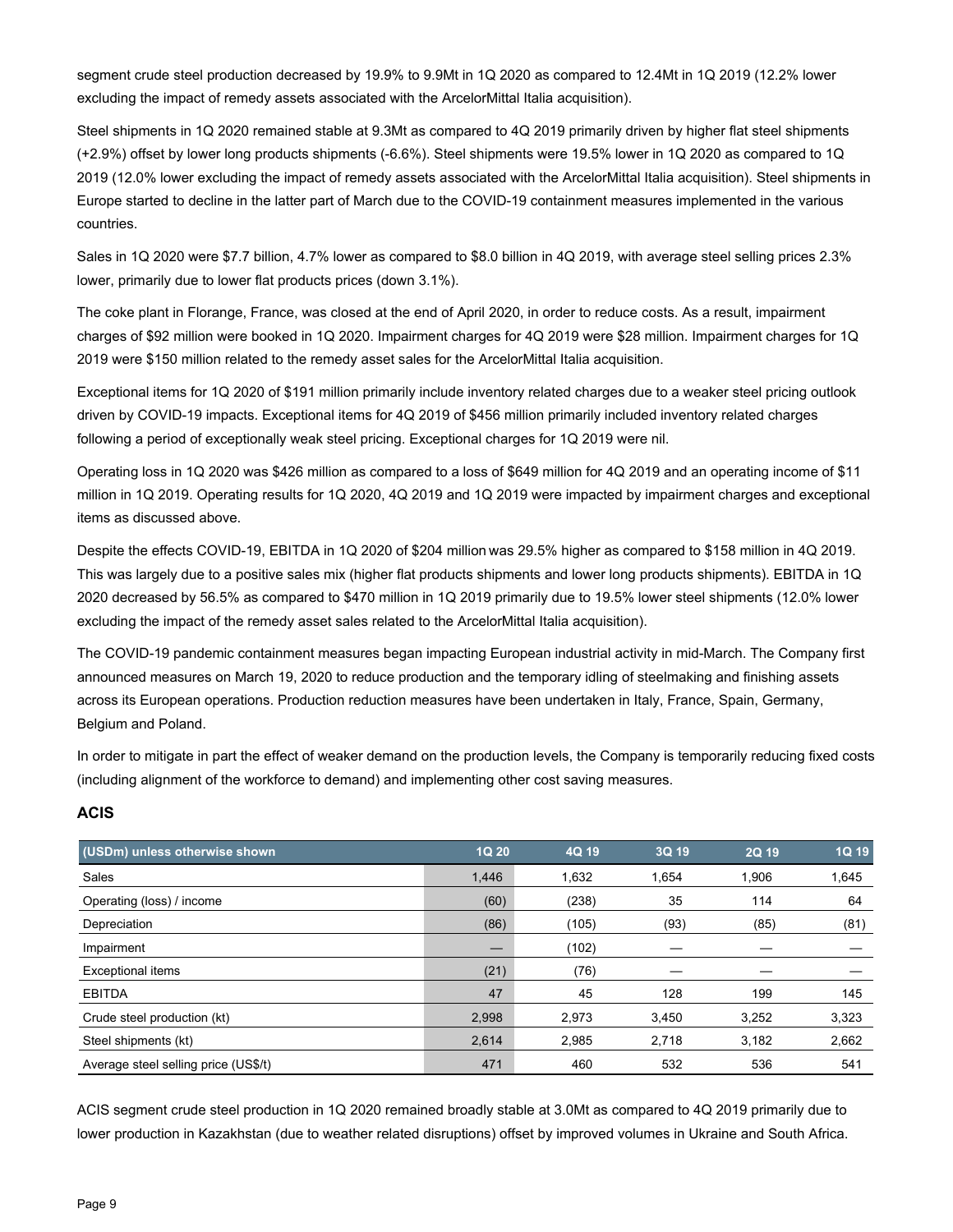Steel shipments in 1Q 2020 decreased by 12.4% to 2.6Mt as compared to 3.0Mt as at 4Q 2019, mainly due to the decline of shipments in Ukraine (4Q 2019 was positively impacted by timing of shipments postponed from 3Q 2019).

Sales in 1Q 2020 decreased by 11.4% to \$1.4 billion as compared to \$1.6 billion in 4Q 2019 primarily due to lower steel shipments (-12.4%) offset in part by higher average steel selling prices (+2.5%).

The 4Q 2019 results included impairment charges of \$0.1 billion related to the Newcastle steel works in South Africa as well as \$76 million of exceptional items related to South Africa including the closure costs of Saldanha and retrenchment costs related to the Section 189 process.

Operating loss in 1Q 2020 was \$60 million as compared to loss of \$238 million in 4Q 2019 (including the impairment charges and exceptional items as discussed above) and an operating income of \$64 million in 1Q 2019.

EBITDA was broadly stable at \$47 million in 1Q 2020 as compared to \$45 million in 4Q 2019 primarily due to a positive pricecost effect offset by lower steel shipment volumes (due in small part to COVID-19 impact). EBITDA in 1Q 2020 was lower as compared to \$145 million in 1Q 2019, primarily due to negative price-cost effect and COVID-19 impact.

The direct COVID-19 impact in the CIS region was limited in 1Q 2020 although more stringent lockdown measures have since been implemented, and production has since been reduced in the Ukraine and Kazakhstan due to demand weakness. ArcelorMittal South Africa has taken several steps (including significant production cuts across all operations) to support the country's lockdown (i.e. restrictions on activity limited only to essential services) that has since ended on April 30, 2020, which required the closure of all offices and operations across the country, except essential operational staff required for care and maintenance to avoid damage to plant and equipment. Since May 1, 2020 South Africa is operating within a partial lockdown environment which will be lifted in phases. ArcelorMittal will adopt a phased response to restarting operations and only then ramping up production as the demand for steel returns.

ArcelorMittal South Africa has implemented several cost reduction measures in response. These actions follow the critical steps already taken during 2019 to ensure the sustainability of ArcelorMittal South Africa. Similarly, in the CIS, in order to mitigate in part, the effect of weaker demand on production levels, the Company is temporarily reducing fixed costs (including alignment of the workforce to demand) and implementing other cost saving measures.

| (USDm) unless otherwise shown                                       | 1Q 20 | 4Q 19 | 3Q 19 | 2Q 19 | 1Q 19 |
|---------------------------------------------------------------------|-------|-------|-------|-------|-------|
| Sales                                                               | 990   | 1,105 | 1,182 | 1,423 | 1,127 |
| Operating income                                                    | 168   | 185   | 260   | 457   | 313   |
| Depreciation                                                        | (129) | (116) | (112) | (113) | (107) |
| <b>EBITDA</b>                                                       | 297   | 301   | 372   | 570   | 420   |
|                                                                     |       |       |       |       |       |
| Own iron ore production (Mt)                                        | 14.4  | 14.8  | 13.6  | 14.6  | 14.1  |
| Iron ore shipped externally and internally at market price (a) (Mt) | 8.6   | 9.6   | 8.4   | 9.9   | 9.2   |
| Iron ore shipment - cost plus basis (Mt)                            | 4.8   | 5.8   | 6.2   | 5.6   | 4.6   |
| Own coal production (Mt)                                            | 1.3   | 1.4   | 1.4   | 1.5   | 1.2   |
| Coal shipped externally and internally at market price (a) (Mt)     | 0.8   | 0.7   | 0.7   | 0.7   | 0.7   |
| Coal shipment - cost plus basis (Mt)                                | 0.6   | 0.7   | 0.8   | 0.7   | 0.7   |

## **Mining**

(a) Iron ore and coal shipments of market-priced based materials include the Company's own mines and share of production at other mines

Own iron ore production in 1Q 2020 decreased by 3.0% to 14.4Mt as compared to 14.8Mt in 4Q 2019. The lower production was due to seasonal factors, unplanned maintenance and slowdown related to COVID-19 restrictions at ArcelorMittal Mines Canada<sup>4</sup> (AMMC), offset in part by improved production at ArcelorMittal Liberia. Own iron ore production in 1Q 2020 increased by 2.3% as compared to 1Q 2019 primarily due to higher production in Brazil (mainly due to temporary suspension of Serra Azul operation in 1Q 2019 post the Brumadinho incident) and Kazakhstan offset in part by lower AMMC production as explained above.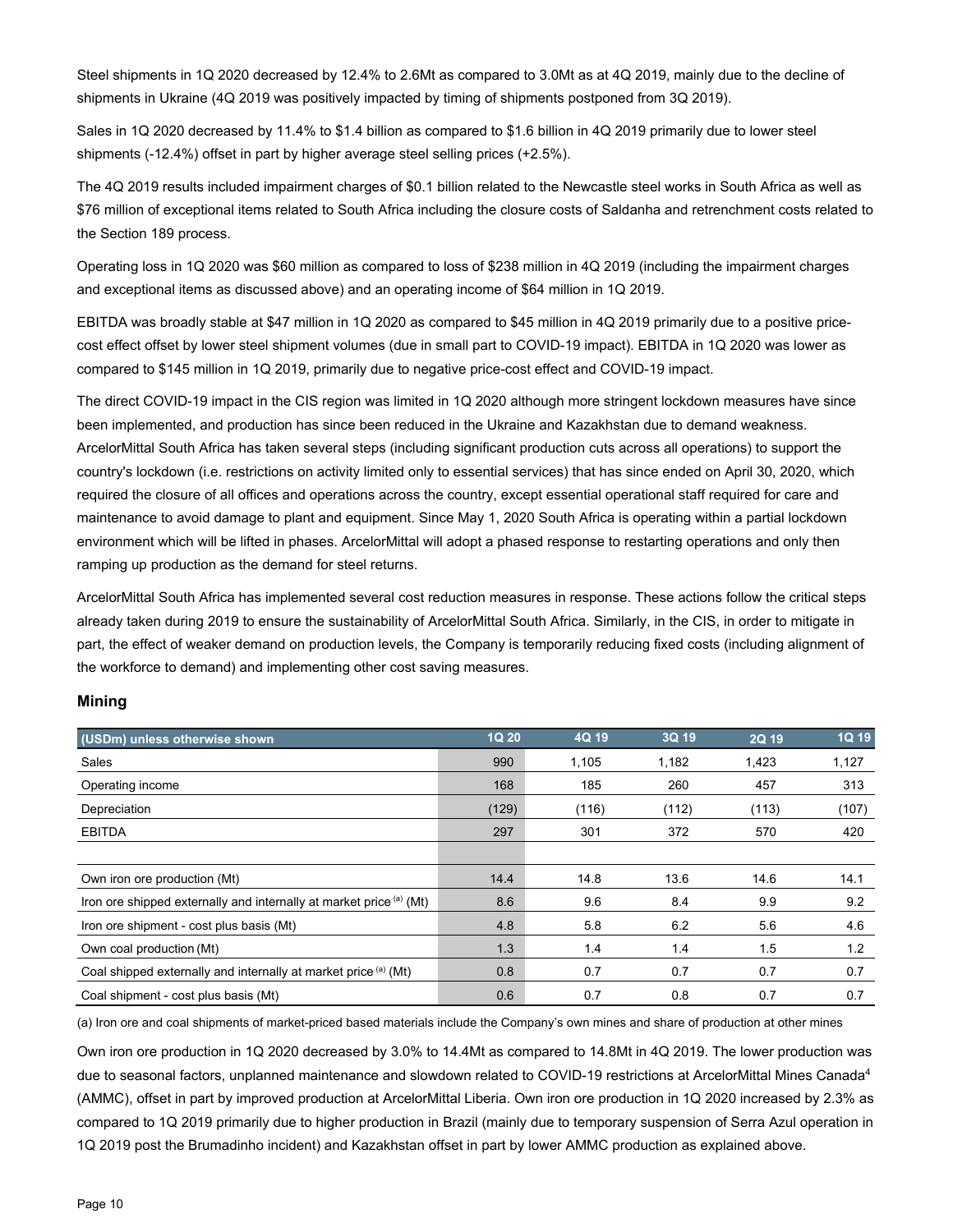Market-priced iron ore shipments in 1Q 2020 decreased by 11.0% to 8.6Mt as compared to 9.6Mt in 4Q 2019, primarily driven by lower shipments in AMMC (due to seasonality, unplanned maintenance and COVID-19 pandemic restrictions). Market-priced iron ore shipments in 1Q 2020 were 6.2% lower as compared to 1Q 2019 driven by lower shipments in AMMC and Liberia offset by higher shipments in Brazil and Ukraine.

Own coal production in 1Q 2020 of 1.3Mt decreased by 2.6% as compared to 4Q 2019 primarily due to lower production at Princeton (US) and Temirtau (Kazakhstan). Own coal production in 1Q 2020 increased by 8.9% to 1.3Mt as compared to 1.2Mt in 1Q 2019 primarily due to higher production at Temirtau (Kazakhstan).

Market-priced coal shipments in 1Q 2020 improved to 0.8Mt as compared to 0.7Mt in 4Q 2019 and 1Q 2019.

Operating income in 1Q 2020 decreased by 8.8% to \$168 million as compared to \$185 million in 4Q 2019 and decreased by 46.2% as compared to \$313 million in 1Q 2019.

EBITDA in 1Q 2020 was broadly stable at \$297 million as compared to \$301 million in 4Q 2019, as the impact of lower marketpriced iron ore shipments (-11.0%) in part due to COVID-19 impact on the market was largely offset by lower freight costs. EBITDA in 1Q 2020 was 29.2% lower as compared to \$420 million in 1Q 2019, primarily due to lower market-priced iron ore shipments (-6.2%), lower coking coal reference prices and significantly lower iron ore pellet premia offset in part by higher seaborne iron ore reference prices (+9.1%).

The impact of the COVID 19 pandemic on the group's mining operations has to date been largely at ArcelorMittal Mines Canada. A directive from the Québec Government restricted mining activities to a minimum level in the province of Québec, Canada, from March 24, 2020 until May 3, 2020. ArcelorMittal Mining Canada has now resumed normal operations. Nevertheless, it is not expected to be possible to recover all the volumes that have been impacted (including volume loss due to unplanned maintenance) and accordingly market-priced iron ore shipments for FY 2020 are now expected to be 5-10% lower as compared to FY 2019 (from previous guidance of stable year on year).

## **Liquidity and Capital Resources**

For 1Q 2020 net cash provided by operating activities was \$594 million as compared to \$2,932 million in 4Q 2019 and \$971 million in 1Q 2019. Net cash provided by operating activities in 1Q 2020 includes a small working capital investment of \$109 million, significantly reduced compared to 1Q 2019 due to cash conservation measures taken plus a reduction in activity levels compared to a working capital release of \$2.6 billion in 4Q 2019 and a working capital investment of \$553 million in 1Q 2019.

Net cash used in investing activities during 1Q 2020 was \$755 million as compared to \$1,751 million during 4Q 2019 and \$693 million in 1Q 2019. Capex of \$850 million in 1Q 2020 compares to \$815 million in 4Q 2019 and \$947 million in 1Q 2019. As described previously, the Company has responded to the COVID-19 impact with actions taken to reduce production and is adapting its capex plans to the operating environment. All non-essential capex has been suspended, while the Mexico hot strip mill project, the agreed Italian projects and certain projects to reduce  $CO<sub>2</sub>$  emissions continue.

Maintenance capex spend is expected to be lower to match the reduced operating rates. Consequently, the previous FY 2020 capex guidance of approximately \$3.2 billion has now been reduced to \$2.4 billion.

Net cash provided by other investing activities in 1Q 2020 of \$95 million includes \$127 million from the sale of the 50% stake in Global Chartering Limited (GCL)<sup>8</sup> offset in part by the revised quarterly lease payment under the amended ArcelorMittal Italia agreement signed in March 2020. Net cash used in other investing activities in 4Q 2019 of \$936 million primarily included the final \$0.6 billion equity contribution to the AMNS India JV and \$0.4 billion cash outflow upon the close out of the Indian rupee rolling hedge entered into in connection with the acquisition of ESIL7.

Net cash used in financing activities in 1Q 2020 was \$386 million as compared to net cash provided by financing activities in 4Q 2019 of \$19 million and net cash used in financing activities in 1Q 2019 of \$344 million. Net cash used in financing activities in 1Q 2020 includes a net outflow primarily related to the make whole redemption of the remaining outstanding amount (\$659 million) of its 6.250% Notes due February 25, 2022.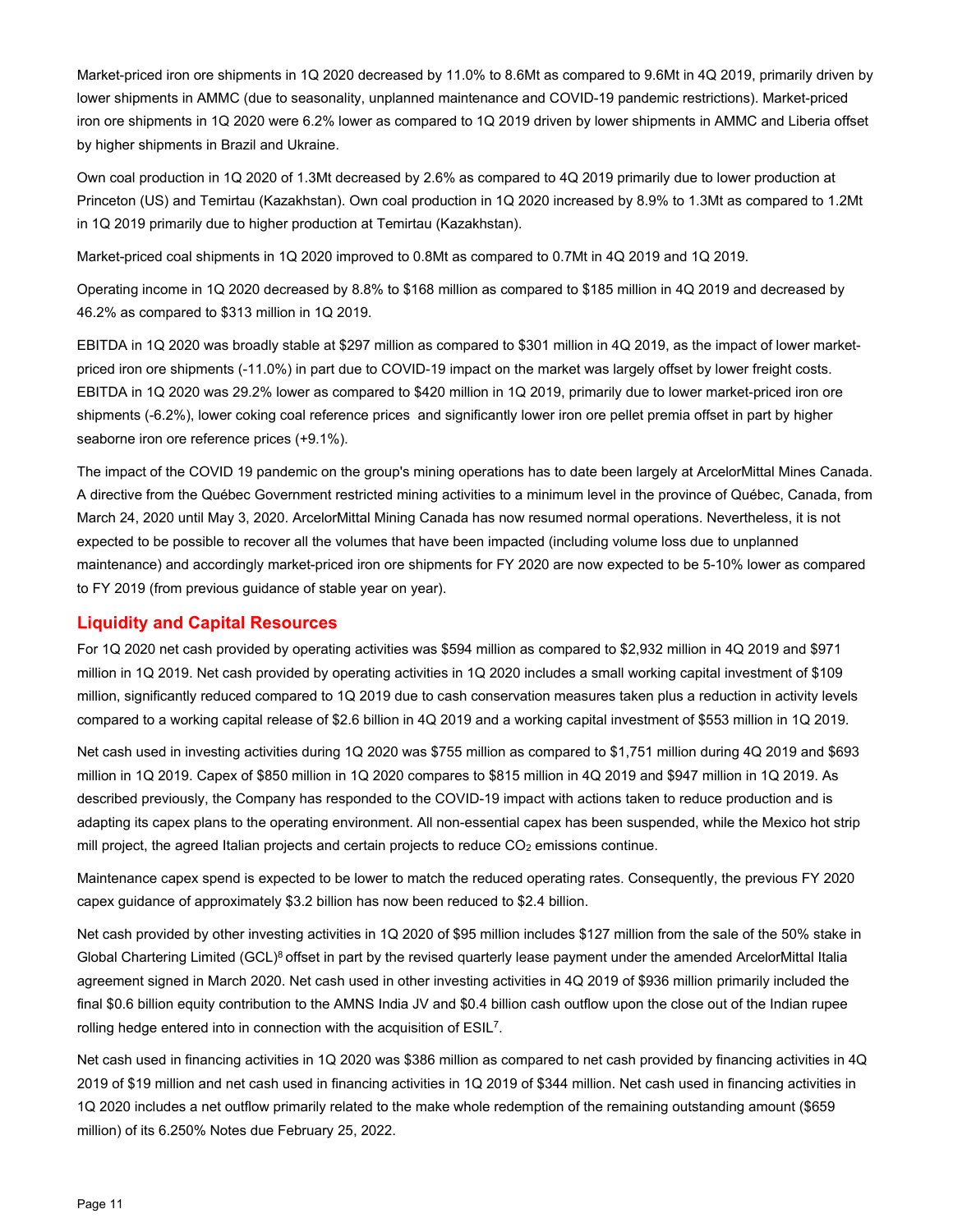In 4Q 2019, net cash provided by financing activities included net inflow of \$126 million primarily related to the bond issuances of €1.5 billion (\$1,640 million), offset by debt repurchases via tender offer and a make whole redemption of bond. In 1Q 2019, net outflow of debt repayments and issuances of \$136 million included \$1 billion repayment of amounts borrowed in connection with the purchase of the Uttam Galva and KSS Petron debts, \$0.9 billion repayment of the €750 million 5-year, 3% bond at maturity; offset in part by \$1.6 billion cash received from two new bond issuances and \$0.2 billion of commercial paper issuance.

During 1Q 2020, the Company paid dividends of \$103 million mainly to minority shareholders of ArcelorMittal Mines Canada (AMMC) as compared to \$21 million in 4Q 2019 mainly paid to the minority shareholders in Bekaert (Brazil). During 1Q 2019, the Company paid dividends of \$46 million to minority shareholders in AMMC (Canada).

Outflows from lease payments and other financing activities (net) were \$59 million for 1Q 2020, \$86 million for 4Q 2019 and \$72 million in 1Q 2019.

As of March 31, 2020, the Company's cash and cash equivalents amounted to \$4.3 billion as compared to \$5.0 billion as of December 31, 2019 and \$2.2 billion as of March 31, 2019. Gross debt declined to \$13.8 billion as of March 31, 2020, as compared to \$14.3 billion as of December 31, 2019 and increased as compared to \$13.4 billion as of March 31, 2019. As of March 31, 2020, net debt increased marginally to \$9.5 billion as compared to \$9.3 billion as of December 31, 2019.

As of March 31, 2020, the Company had liquidity of \$9.8 billion, consisting of cash and cash equivalents of \$4.3 billion and \$5.5 billion of available credit lines<sup>5</sup>. Confirming the continued strong support of its key relationship banks, on May 5, 2020 ArcelorMittal and a syndicate of banks signed a new \$3 billion credit facility<sup>5</sup> further supplementing its liquidity. Both the \$5.5 billion and \$3.0 billion credit facilities contain a financial covenant not to exceed 4.25x Net debt / LTM EBITDA. As of March 31, 2020, the average debt maturity was 5.2 years.

### **Key recent developments**

- On May 5, 2020, ArcelorMittal and a syndicate of banks signed a credit facility with tranches of \$0.7 billion and €2.1 billion (the "New Credit Facility"). The Credit Facility further enhances the Company's already strong liquidity position of \$9.8 billion as of March 31, 2020, including a \$5.5 billion revolving credit facility, which remains undrawn and is available until December 2024. The New Credit Facility has a maturity of 12 months and can be used for general corporate purposes. While the Company has no immediate need to draw on this New Credit Facility, it provides additional financial flexibility in the current extraordinary circumstances.
- On March 17, 2020, AMNS Luxembourg Holding S.A. ("AMNS"), the parent company of the AMNS India joint venture in partnership with Nippon Steel Corporation ("NSC"), entered into a \$5.146 billion ten-year term loan agreement with Japan Bank for International Cooperation ("JBIC") and MUFG BANK, LTD., SUMITOMO MITSUI BANKING CORPORATION, MIZUHO BANK EUROPE N.V., and SUMITOMO MITSUI TRUST BANK, LIMITED (LONDON BRANCH). The proceeds of the loan have been used to refinance in full the amounts borrowed by AMNS in connection with the acquisition of ArcelorMittal Nippon Steel India Limited (formerly known as Essar Steel India Limited), including the amounts borrowed under the \$7 billion bridge term facilities agreement guaranteed by ArcelorMittal. ArcelorMittal is the guarantor of the debt in proportion to its ownership interest (60%).
- On March 9, 2020, ArcelorMittal redeemed all of the outstanding \$659 million of its 6.250% Notes due February 25, 2022 for a total aggregate purchase price including accrued interest and premium on early repayment of \$725 million.
- On March 4, 2020, ArcelorMittal announced that AM InvestCo and the Ilva Commissioners had signed an amendment (the 'Amendment Agreement') to the original lease and purchase agreement for Ilva. The Amendment Agreement outlines the terms for a significant investment by Italian state-sponsored entities into AM InvestCo, thereby forming the basis for an important new partnership between ArcelorMittal and the Italian government. The equity investment by the Italian Government in Ilva, to be captured in an agreement (the 'Investment Agreement') to be executed by November 30, 2020, will be at least equal to AM InvestCo's remaining liabilities against the original purchase price for Ilva. The Amendment Agreement is structured around a new industrial plan for Ilva, which involves investment in lower-carbon steelmaking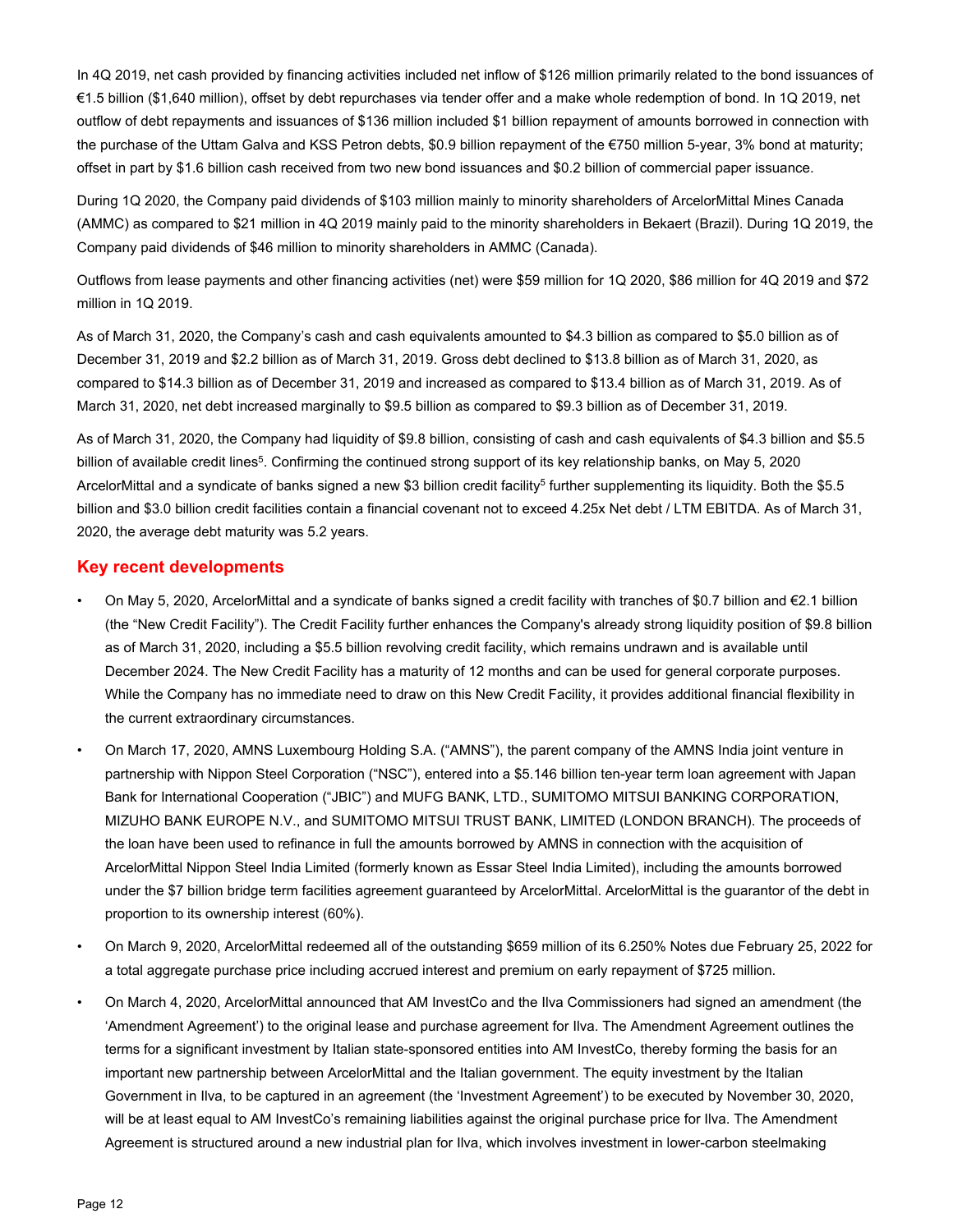technologies. In the event that the Investment Agreement is not executed by November 30, 2020, AM InvestCo has a withdrawal right, subject to an agreed payment. Final closing of the lease and purchase agreement is now scheduled by May 2022, subject to various conditions precedent.

- On March 3, 2020, ArcelorMittal published its annual report for the year ended December 31, 2019. The report has been filed with the electronic database of the Luxembourg Stock Exchange (www.bourse.lu) and is available on corporate.arcelormittal.com under "Investors > Financial reports > Annual reports".
- On March 3, 2020, ArcelorMittal filed its Annual Report for 2019 on Form 20-F with the U.S. Securities and Exchange Commission (SEC). The report is now available on ArcelorMittal's website. ArcelorMittal will send a hard copy of the Annual Report for 2019 on Form 20-F, which includes the audited financial statements, to shareholders free of charge upon request.

## **Dividend**

Against the backdrop of significant cost savings measures being taken across the business, the Board determined it both appropriate and prudent to suspend dividend payments until such a time as the operating environment normalizes. As a result, no dividend from 2019 results will be proposed to shareholders at the Annual General Meeting now scheduled in June 2020.

## **Outlook and guidance**

The Company has moved swiftly to secure its assets and match production to the evolving orderbook, with steel shipments for 2Q 2020 expected to be within the range of 13.5Mt to 14.5Mt; the actions taken to reduce all costs in line with reduced operating rates are expected to yield a reduction in fixed costs<sup>10</sup> by 25%-30% in 2Q 2020 as compared to 1Q 2020, essentially maintaining fixed costs per-tonne at the 1Q 2020 level; as a result EBITDA for 2Q 2020 is expected to be within the range of \$0.4 billion to \$0.6 billion.

Given this uncertainty, the Company has withdrawn its forecasts for apparent steel consumption and consequently expects steel shipments in 2020 to be below the 2019 level.

The Company will continue to make ongoing decisions to adjust production in various geographies in accordance with the level of steel demand and government requirements.

The Company expects certain cash needs of the business (including capex, interest, cash taxes, pensions and certain other cash costs but excluding working capital movements) to total \$3.5 billion in 2020 versus the \$4.5 billion previous guidance. This includes a reduction of FY 2020 capex to \$2.4 billion (down from the previous guidance of \$3.2 billion). Interest expense in 2020 is expected to remain at \$0.5 billion while cash taxes, pensions and other cash costs are expected to be \$0.6 billion (versus previous guidance of \$0.8 billion).

Whilst it cannot at this stage provide specific guidance for working capital needs in 2020 (due to the fact that it will be determined by the extent market conditions recover in 2H 2020) the Company still expects to release the \$1 billion in working capital as previously targeted.

While the impacts of COVID-19 have introduced unanticipated challenges, the achievement of the Company's \$7 billion net debt objective remains a key near term target.

Despite the challenges caused by COVID-19, the Company's \$2 billion asset portfolio optimization program continues to progress. Given that suitable and viable buyers have expressed serious interest in certain assets, the Company remains confident in completing the program by mid-2021.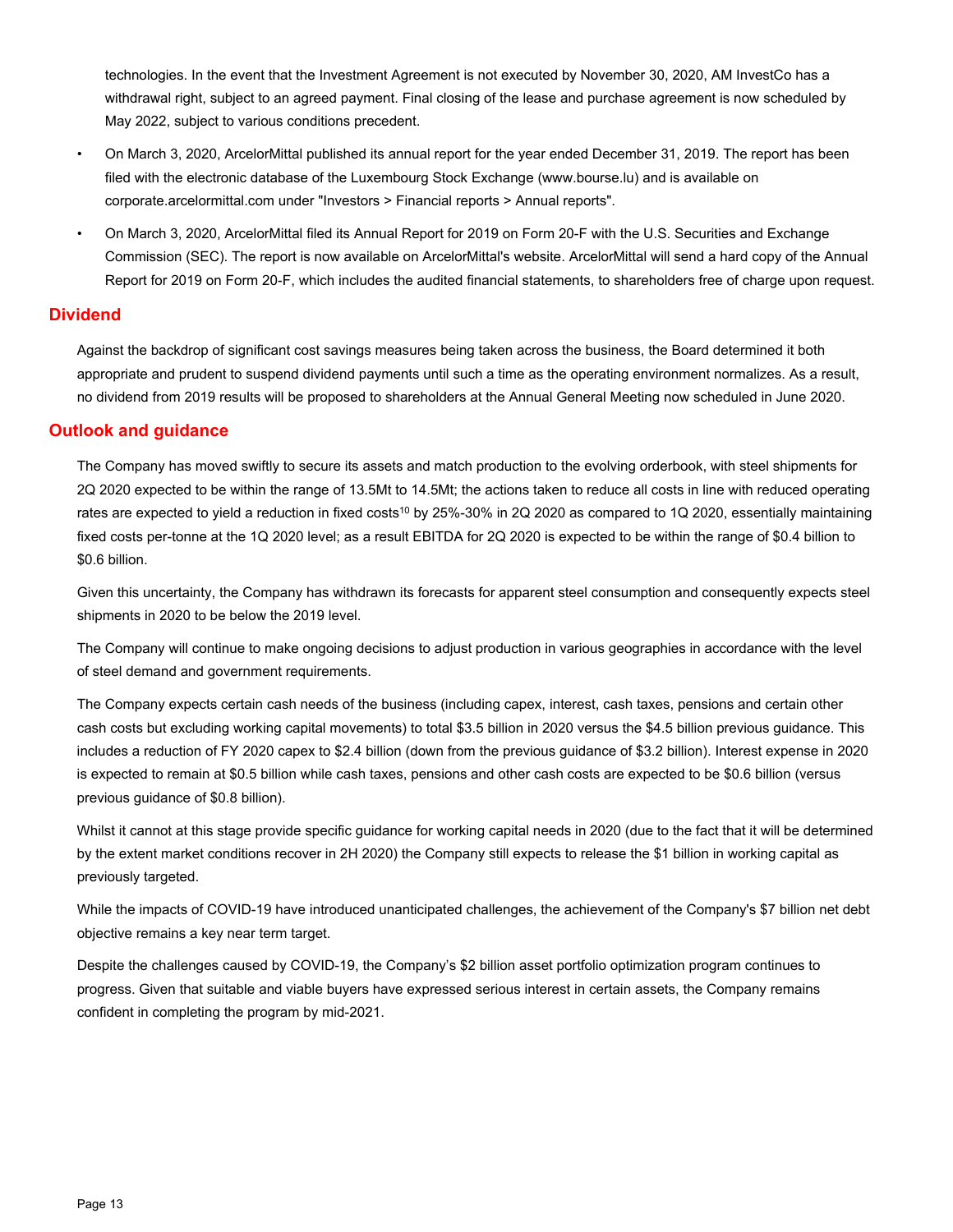# **ArcelorMittal Condensed Consolidated Statement of Financial Position1**

| In millions of U.S. dollars                             | <b>Mar 31,</b><br>2020 | Dec 31,<br>2019 | Mar 31,<br>2019 |
|---------------------------------------------------------|------------------------|-----------------|-----------------|
| <b>ASSETS</b>                                           |                        |                 |                 |
| Cash and cash equivalents                               | 4,298                  | 4,995           | 2.246           |
| Trade accounts receivable and other                     | 3,456                  | 3,569           | 5,131           |
| Inventories                                             | 15,626                 | 17,296          | 20,583          |
| Prepaid expenses and other current assets               | 2,551                  | 2,756           | 3,000           |
| Assets held for sale <sup>6</sup>                       |                        |                 | 1,950           |
| <b>Total Current Assets</b>                             | 25,931                 | 28,616          | 32,910          |
|                                                         |                        |                 |                 |
| Goodwill and intangible assets                          | 4,911                  | 5,432           | 5,549           |
| Property, plant and equipment                           | 33,522                 | 36.231          | 36.647          |
| Investments in associates and joint ventures            | 6,334                  | 6,529           | 5,000           |
| Deferred tax assets                                     | 8,669                  | 8,680           | 8,318           |
| Other assets                                            | 1,961                  | 2,420           | 4,236           |
| <b>Total Assets</b>                                     | 81,328                 | 87,908          | 92,660          |
|                                                         |                        |                 |                 |
| <b>LIABILITIES AND SHAREHOLDERS' EQUITY</b>             |                        |                 |                 |
| Short-term debt and current portion of long-term debt   | 3,147                  | 2,869           | 2,739           |
| Trade accounts payable and other                        | 11,968                 | 12,614          | 14,232          |
| Accrued expenses and other current liabilities          | 5,645                  | 5,804           | 5,699           |
| Liabilities held for sale <sup>6</sup>                  |                        |                 | 828             |
| <b>Total Current Liabilities</b>                        | 20,760                 | 21,287          | 23,498          |
|                                                         |                        |                 |                 |
| Long-term debt, net of current portion                  | 10,650                 | 11,471          | 10,591          |
| Deferred tax liabilities                                | 2,075                  | 2,331           | 2,337           |
| Other long-term liabilities                             | 11,820                 | 12,336          | 11,945          |
| <b>Total Liabilities</b>                                | 45,305                 | 47,425          | 48,371          |
|                                                         |                        |                 |                 |
| Equity attributable to the equity holders of the parent | 34,249                 | 38,521          | 42,286          |
| Non-controlling interests                               | 1,774                  | 1,962           | 2,003           |
| <b>Total Equity</b>                                     | 36,023                 | 40,483          | 44,289          |
| <b>Total Liabilities and Shareholders' Equity</b>       | 81,328                 | 87,908          | 92,660          |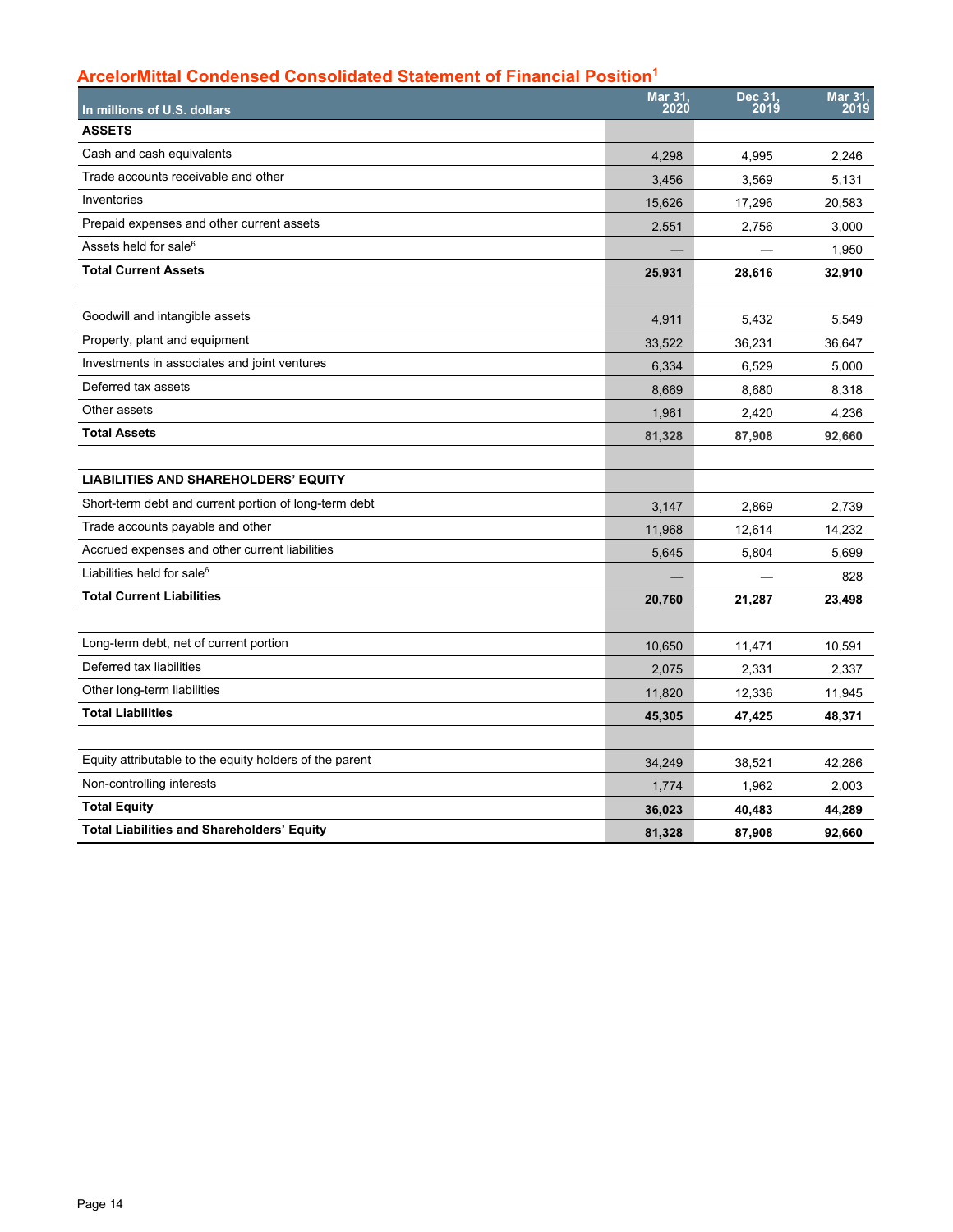# **ArcelorMittal Condensed Consolidated Statement of Operations1**

|                                                                     | <b>Three months ended</b> |                 |                         |                        |                 |
|---------------------------------------------------------------------|---------------------------|-----------------|-------------------------|------------------------|-----------------|
| In millions of U.S. dollars unless otherwise shown                  | Mar 31,<br>2020           | Dec 31,<br>2019 | <b>Sept 30,</b><br>2019 | <b>Jun 30.</b><br>2019 | Mar 31,<br>2019 |
| Sales                                                               | 14,844                    | 15,514          | 16,634                  | 19,279                 | 19,188          |
| Depreciation (B)                                                    | (771)                     | (802)           | (766)                   | (766)                  | (733)           |
| Impairment charges (B)                                              | (92)                      | (830)           |                         | (947)                  | (150)           |
| Exceptional items $3$ (B)                                           | (457)                     | (828)           |                         |                        |                 |
| Operating (loss) / income (A)                                       | (353)                     | (1,535)         | 297                     | (158)                  | 769             |
| Operating margin %                                                  | $(2.4)\%$                 | (9.9)%          | 1.8%                    | (0.8%                  | 4.0%            |
| Income from associates, joint ventures and other<br>investments     | 142                       | 20              | 25                      | 94                     | 208             |
| Net interest expense                                                | (115)                     | (140)           | (152)                   | (154)                  | (161)           |
| Foreign exchange and other net financing loss                       | (451)                     | (117)           | (524)                   | (173)                  | (231)           |
| (Loss) / income before taxes and non-controlling<br>interests       | (777)                     | (1,772)         | (354)                   | (391)                  | 585             |
| Current tax expense                                                 | (162)                     | (260)           | (121)                   | (225)                  | (180)           |
| Deferred tax (expense) / benefit                                    | (178)                     | 135             | (64)                    | 211                    | 45              |
| Income tax expense                                                  | (340)                     | (125)           | (185)                   | (14)                   | (135)           |
| (Loss) / income including non-controlling interests                 | (1, 117)                  | (1,897)         | (539)                   | (405)                  | 450             |
| Non-controlling interests income / (loss)                           | (3)                       | 15              |                         | (42)                   | (36)            |
| Net (loss) / income attributable to equity holders of the<br>parent | (1, 120)                  | (1,882)         | (539)                   | (447)                  | 414             |
|                                                                     |                           |                 |                         |                        |                 |
| Basic (loss) / earnings per common share (\$)                       | (1.11)                    | (1.86)          | (0.53)                  | (0.44)                 | 0.41            |
| Diluted (loss) / earnings per common share (\$)                     | (1.11)                    | (1.86)          | (0.53)                  | (0.44)                 | 0.41            |
| Weighted average common shares outstanding (in<br>millions)         | 1,012                     | 1,012           | 1,012                   | 1,014                  | 1,014           |
| Diluted weighted average common shares outstanding (in<br>millions) | 1,012                     | 1,012           | 1,012                   | 1,014                  | 1,017           |
| <b>OTHER INFORMATION</b>                                            |                           |                 |                         |                        |                 |
| EBITDA $(C = A-B)$                                                  | 967                       | 925             | 1,063                   | 1,555                  | 1,652           |
| EBITDA Margin %                                                     | 6.5%                      | 6.0%            | 6.4%                    | 8.1%                   | 8.6%            |
| Own iron ore production (Mt)                                        |                           |                 |                         |                        |                 |
|                                                                     | 14.4                      | 14.8            | 13.6                    | 14.6                   | 14.1            |
| Crude steel production (Mt)                                         | 21.1                      | 19.8            | 22.2                    | 23.8                   | 24.1            |
| Steel shipments (Mt)                                                | 19.5                      | 19.7            | 20.2                    | 22.8                   | 21.8            |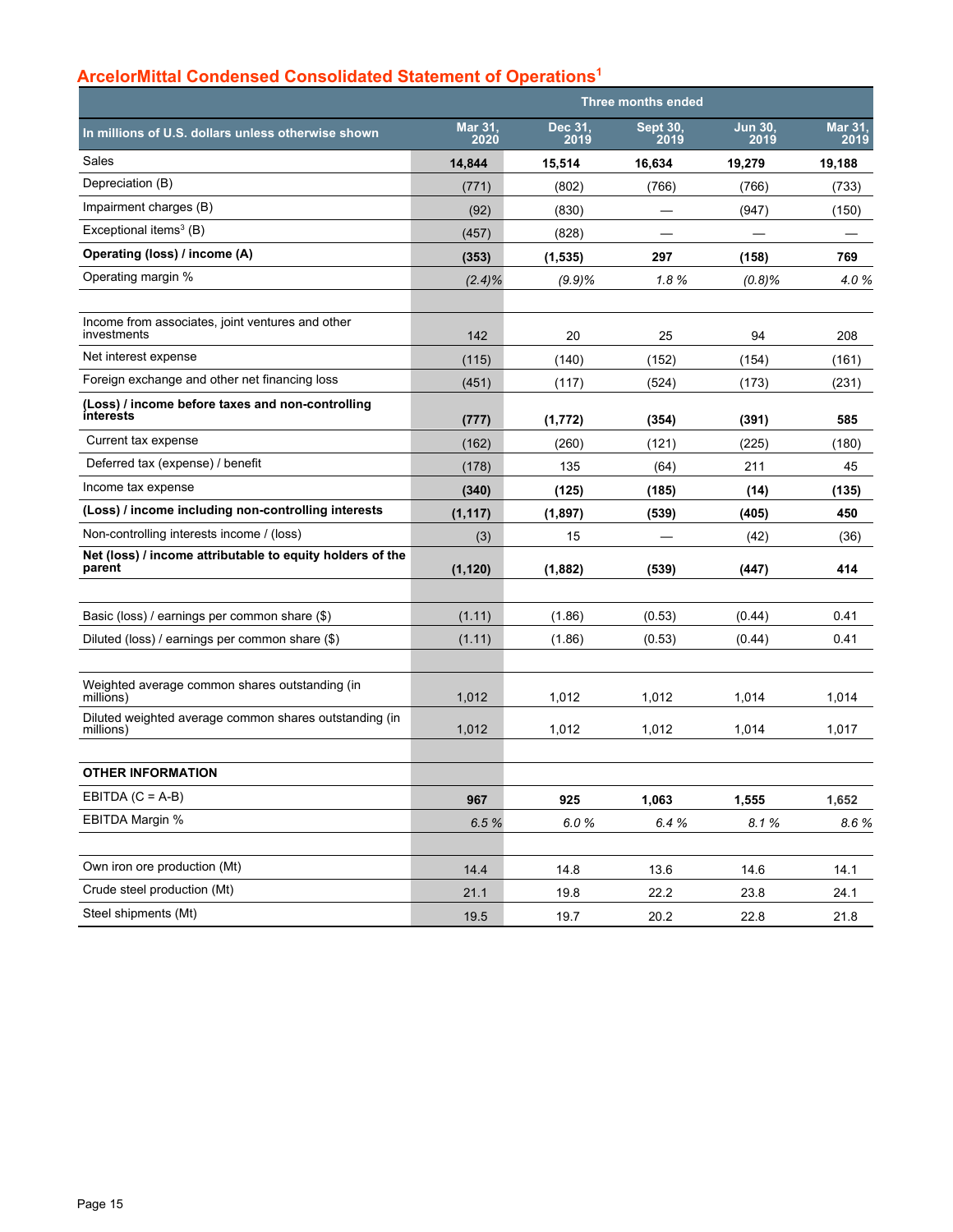# **ArcelorMittal Condensed Consolidated Statement of Cash flows1**

|                                                                              | <b>Three months ended</b> |                 |                         |                        |                        |
|------------------------------------------------------------------------------|---------------------------|-----------------|-------------------------|------------------------|------------------------|
| In millions of U.S. dollars                                                  | <b>Mar 31.</b><br>2020    | Dec 31,<br>2019 | <b>Sept 30.</b><br>2019 | <b>Jun 30.</b><br>2019 | <b>Mar 31.</b><br>2019 |
| <b>Operating activities:</b>                                                 |                           |                 |                         |                        |                        |
| (Loss)/income attributable to equity holders of the parent                   | (1, 120)                  | (1,882)         | (539)                   | (447)                  | 414                    |
| Adjustments to reconcile net income to net cash provided<br>by operations:   |                           |                 |                         |                        |                        |
| Non-controlling interests (income) / loss                                    | 3                         | (15)            |                         | 42                     | 36                     |
| Depreciation and impairment                                                  | 863                       | 1,632           | 766                     | 1,713                  | 883                    |
| Exceptional items <sup>3</sup>                                               | 457                       | 828             |                         |                        |                        |
| Income from associates, joint ventures and other investments                 | (142)                     | (20)            | (25)                    | (94)                   | (208)                  |
| Deferred tax expense / (benefit)                                             | 178                       | (135)           | 64                      | (211)                  | (45)                   |
| Change in working capital                                                    | (109)                     | 2,600           | (203)                   | 353                    | (553)                  |
| Other operating activities (net)                                             | 464                       | (76)            | 265                     | 430                    | 444                    |
| Net cash provided by operating activities (A)                                | 594                       | 2,932           | 328                     | 1,786                  | 971                    |
| Investing activities:                                                        |                           |                 |                         |                        |                        |
| Purchase of property, plant and equipment and intangibles (B)                | (850)                     | (815)           | (941)                   | (869)                  | (947)                  |
| Other investing activities (net)                                             | 95                        | (936)           | 125                     | 305                    | 254                    |
| Net cash used in investing activities                                        | (755)                     | (1,751)         | (816)                   | (564)                  | (693)                  |
| <b>Financing activities:</b>                                                 |                           |                 |                         |                        |                        |
| Net (payments) / proceeds relating to payable to banks and<br>long-term debt | (224)                     | 126             | 804                     | 468                    | (136)                  |
| Dividends paid                                                               | (103)                     | (21)            | (61)                    | (204)                  | (46)                   |
| Share buyback                                                                |                           |                 |                         |                        | (90)                   |
| Lease payments and other financing activities (net)                          | (59)                      | (86)            | (84)                    | (84)                   | (72)                   |
| Net cash (used in) / provided by financing activities                        | (386)                     | 19              | 659                     | 180                    | (344)                  |
| Net (decrease) / increase in cash and cash equivalents                       | (547)                     | 1,200           | 171                     | 1,402                  | (66)                   |
| Cash and cash equivalents transferred from/(to) assets held<br>for sale      |                           |                 |                         | 21                     | (11)                   |
| Effect of exchange rate changes on cash                                      | (131)                     | 131             | (155)                   | 17                     | (15)                   |
| Change in cash and cash equivalents                                          | (678)                     | 1,331           | 16                      | 1,440                  | (92)                   |
|                                                                              |                           |                 |                         |                        |                        |
| Free cash flow (C=A+B)                                                       | (256)                     | 2,117           | (613)                   | 917                    | 24                     |

# **Appendix 1: Product shipments by region(1)**

| (000'kt)      | 1Q 20 | 4Q 19 | 3Q 19 | 2Q 19  | <b>1Q 19</b> |
|---------------|-------|-------|-------|--------|--------------|
| Flat          | 4,853 | 4,325 | 4,454 | 4,732  | 4,750        |
| Long          | 846   | 819   | 847   | 873    | 721          |
| <b>NAFTA</b>  | 5,536 | 5,029 | 5,135 | 5,438  | 5,319        |
| Flat          | 1,277 | 1,553 | 1,513 | 1,563  | 1,699        |
| Long          | 1,085 | 1,176 | 1,312 | 1,236  | 1,194        |
| <b>Brazil</b> | 2,351 | 2,717 | 2,810 | 2,785  | 2,880        |
| Flat          | 7,023 | 6,827 | 7,225 | 8,824  | 8,647        |
| Long          | 2,170 | 2,323 | 2,333 | 2,883  | 2,821        |
| <b>Europe</b> | 9,300 | 9,290 | 9,698 | 11,811 | 11,553       |
| <b>CIS</b>    | 1,827 | 2,087 | 1,657 | 2,064  | 1,617        |
| Africa        | 786   | 890   | 1,060 | 1,113  | 1,049        |
| <b>ACIS</b>   | 2,614 | 2,985 | 2,718 | 3,182  | 2,662        |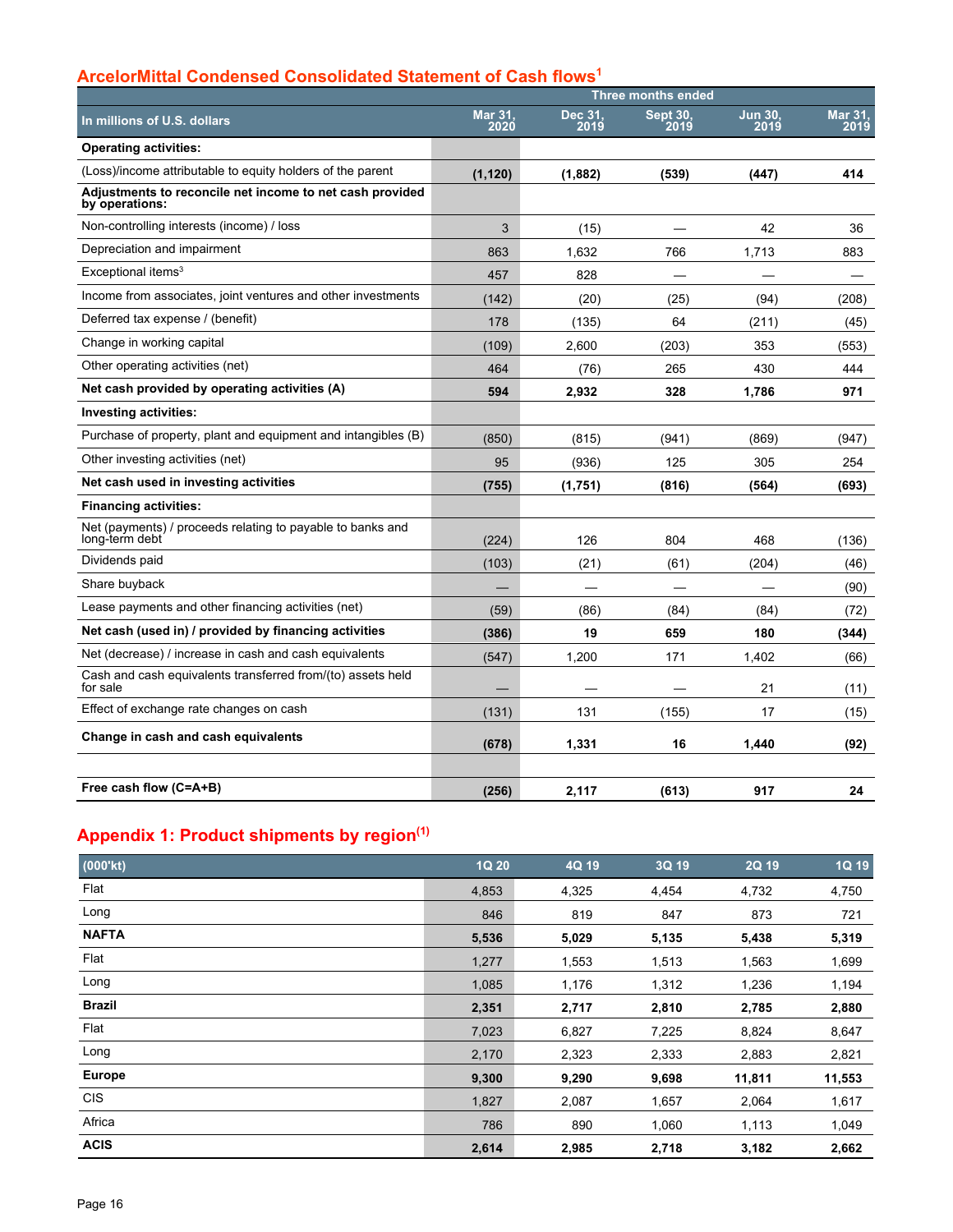## **Appendix 2a: Capital expenditures(1)**

| (USDm)       | 1Q 20 | 4Q 19 | 3Q 19 | 2Q 19 | 1Q 19 |
|--------------|-------|-------|-------|-------|-------|
| <b>NAFTA</b> | 205   | 191   | 210   | 144   | 182   |
| Brazil       | 67    | 96    | 68    | 80    | 84    |
| Europe       | 323   | 273   | 390   | 337   | 353   |
| <b>ACIS</b>  | 122   | 108   | 153   | 115   | 137   |
| Mining       | 121   | 133   | 107   | 125   | 115   |
| <b>Total</b> | 850   | 815   | 941   | 869   | 947   |

Note: "Others" are not presented in the table

## **Appendix 2b: Capital expenditure projects**

The following tables summarize the Company's principal growth and optimization projects involving significant capex.

### **Completed projects in most recent quarter**

|             | Segment Site / unit                   | <b>Project</b>                 | <b>Capacity / details</b>                                                                                                                           | <b>Actual</b><br>completion |
|-------------|---------------------------------------|--------------------------------|-----------------------------------------------------------------------------------------------------------------------------------------------------|-----------------------------|
| Europe      | Sosnowiec (Poland)                    | Modernization of Wire Rod Mill | Upgrade rolling technology improving the mix of<br>HAV products and increase volume by 90kt                                                         | 4Q 2019                     |
| ACIS        | ArcelorMittal Kryvyi Rih<br>(Ukraine) | New LF&CC 3                    | Facilities upgrade to switch from ingot to<br>continuous caster route. Additional billets of up to<br>145kt over ingot route through yield increase | 2Q 2019                     |
| <b>ACIS</b> | ArcelorMittal Kryvyi Rih<br>(Ukraine) | New LF&CC 2                    | Facilities upgrade to switch from ingot to<br>continuous caster route. Additional billets of up to<br>145kt over ingot route through yield increase | 1Q 2020                     |

## **Ongoing projects**

|              | Segment Site / unit            | <b>Project</b>                               | Capacity / details                                                                                                                                                       | <b>Forecasted</b><br>completion |
|--------------|--------------------------------|----------------------------------------------|--------------------------------------------------------------------------------------------------------------------------------------------------------------------------|---------------------------------|
| <b>NAFTA</b> | Mexico                         | New Hot strip mill                           | Production capacity of 2.5Mt/year                                                                                                                                        | $2021^{(a)}$                    |
| <b>NAFTA</b> | ArcelorMittal Dofasco (Canada) | Hot Strip Mill Modernization                 | Replace existing three end of life coilers with two<br>states of the art coilers and new runout tables                                                                   | $2021^{(b)}$                    |
| <b>NAFTA</b> | Burns Harbor (US)              | New Walking Beam Furnaces                    | Two new walking beam reheat furnaces bringing<br>benefits on productivity, quality and operational<br>cost                                                               | 2021                            |
| Brazil       | ArcelorMittal Vega Do Sul      | <b>Expansion project</b>                     | Increase hot dipped / cold rolled coil capacity and<br>construction of a new 700kt continuous annealing<br>line (CAL) and continuous galvanising line (CGL)<br>combiline | $2023^{(c)}$                    |
| Brazil       | Juiz de Fora                   | Melt shop expansion                          | Increase in meltshop capacity by 0.2Mt/year                                                                                                                              | On hold $(d)$                   |
| Brazil       | Monlevade                      | Sinter plant, blast furnace and<br>melt shop | Increase in liquid steel capacity by 1.2Mt/year;<br>Sinter feed capacity of 2.3Mt/year                                                                                   | On hold $(d)$                   |
| Mining       | Liberia                        | Phase 2 expansion project                    | Increase production capacity to 15Mt/year                                                                                                                                | Under<br>$review^{(e)}$         |

a) On September 28, 2017, ArcelorMittal announced a major \$1.0 billion, investment programme at its Mexican operations, which is focused on building ArcelorMittal Mexico's downstream capabilities, sustaining the competitiveness of its mining operations and modernizing its existing asset base. The programme is designed to enable ArcelorMittal Mexico to meet the anticipated increased demand requirements from domestic customers, realize in full ArcelorMittal Mexico's production capacity of 5.3 million tonnes and significantly enhance the proportion of higher added-value products in its product mix, in-line with the Company's Action 2020 plan. The main investment will be the construction of a new hot strip mill. Upon completion, the project will enable ArcelorMittal Mexico to produce c. 2.5 million tonnes of flat rolled steel, long steel c. 1.8 million tonnes and the remainder made up of semi-finished slabs. Coils from the new hot strip mill will be supplied to domestic, non-auto, general industry customers. The hot strip mill project commenced late 4Q 2017 and is expected to be completed in 2021.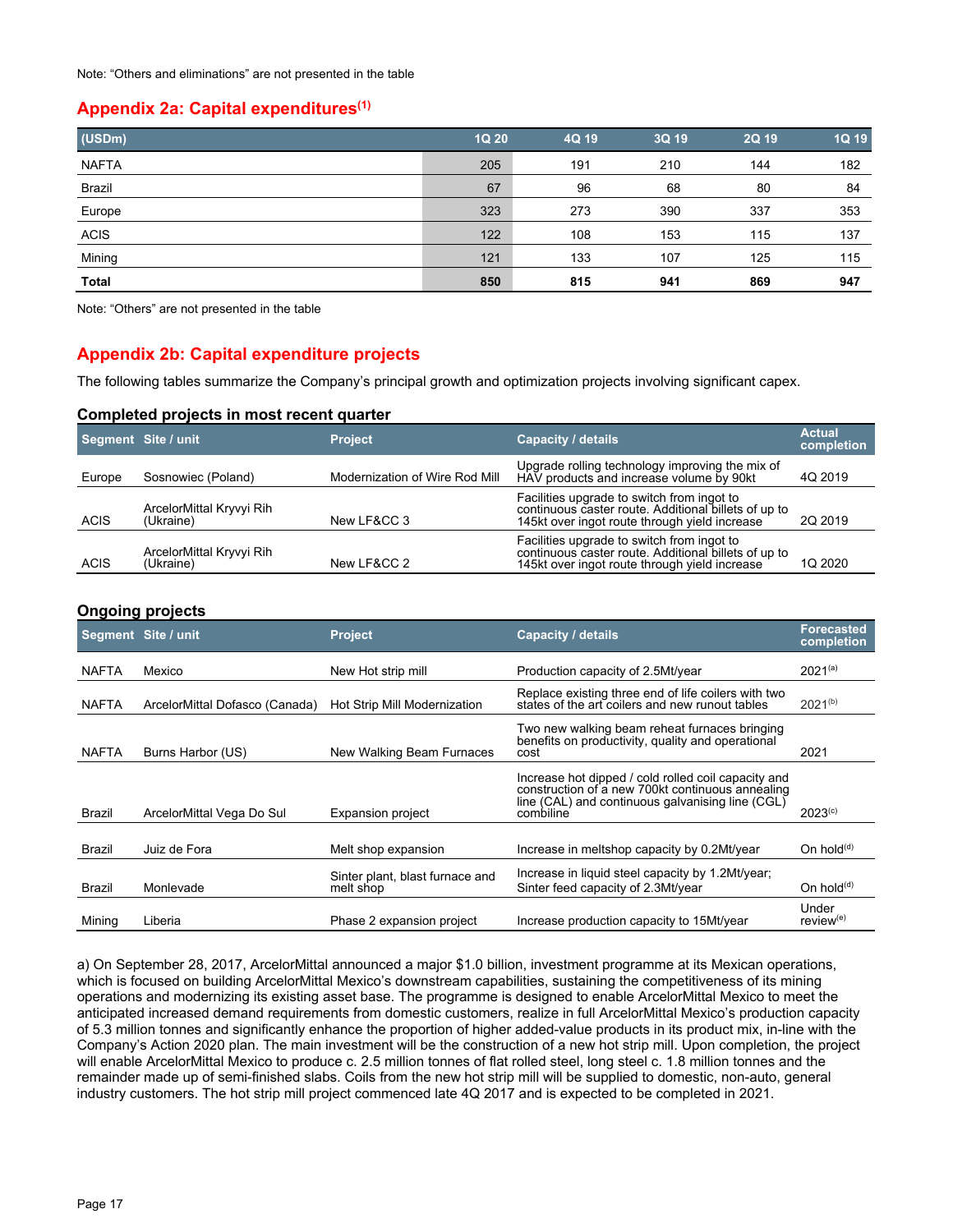b) Investment in ArcelorMittal Dofasco (Canada) to modernize the hot strip mill. The project is to install two new state of the art coilers and runout tables to replace three end of life coilers. The strip cooling system will be upgraded and include innovative power cooling technology to improve product capability. The project is expected to be completed in 2021.

c) In August 2018, ArcelorMittal announced the resumption of the Vega Do Sul expansion to provide an additional 700kt of coldrolled annealed and galvanized capacity to serve the growing domestic market. The ~\$0.3 billion investment programme to increase rolling capacity with construction of a new continuous annealing line and CGL combiline (and the option to add a ca. 100kt organic coating line to serve construction and appliance segments), and upon completion, will strengthen ArcelorMittal's position in the fast growing automotive and industry markets through Advanced High Strength Steel products. The investments will look to facilitate a wide range of products and applications whilst further optimizing current ArcelorMittal Vega facilities to maximize site capacity and its competitiveness, considering comprehensive digital and automation technology. Given the exceptional circumstances the project has been slowed and project completion is now expected at the end of 2023.

d) Although the Monlevade wire rod expansion project and Juiz de Fora rebar expansion were completed in 2015, both the melt shop expansion (in Juiz de Fora) and the sinter plant, blast furnace and meltshop (in Monlevade) projects are currently on hold and are expected to be completed upon Brazil domestic market recovery.

e) ArcelorMittal had previously announced a Phase 2 project that envisaged the construction of 15 million tonnes of concentrate sinter fines capacity and associated infrastructure. The Phase 2 project was initially delayed due to the declaration of force majeure by contractors in August 2014 due to the Ebola virus outbreak in West Africa, and then reassessed following rapid iron ore price declines over the ensuing period. ArcelorMittal Liberia has completed the detailed feasibility study and is working on the final investment submission.

## **Appendix 3: Debt repayment schedule as of March 31, 2020**

| (USD billion)    | 2020 | 2021 | 2022 | 2023 | 2024                     | ≥2024 | <b>Total</b> |
|------------------|------|------|------|------|--------------------------|-------|--------------|
| <b>Bonds</b>     | 0.5  | 0.3  | 0.8  | 1.4  | 1.8                      | 3.7   | 8.5          |
| Commercial paper | 1.1  |      |      |      | $\overline{\phantom{a}}$ |       | 1.1          |
| Other loans      | 1.4  | 0.7  | 0.5  | 0.8  | 0.2                      | 0.6   | 4.2          |
| Total gross debt | 3.0  | 1.0  | 1.3  | 2.2  | 2.0                      | 4.3   | 13.8         |

# **Appendix 4: Reconciliation of gross debt to net debt**

| (USD million)                                                                          | 2020    | March 31, December 31,<br>2019 | March 31,<br>2019 |
|----------------------------------------------------------------------------------------|---------|--------------------------------|-------------------|
| Gross debt (excluding that held as part of the liabilities held for sale)              | 13,797  | 14.340                         | 13,330            |
| Gross debt held as part of the liabilities held for sale                               |         |                                | 96                |
| Gross debt                                                                             | 13,797  | 14.340                         | 13,426            |
| Less:                                                                                  |         |                                |                   |
| Cash and cash equivalents                                                              | (4,298) | (4,995)                        | (2, 246)          |
| Cash and cash equivalents held as part of the assets held for sale                     |         |                                | (21)              |
| Net debt (including that held as part of the assets and the liabilities held for sale) | 9,499   | 9,345                          | 11,159            |
| Net debt / LTM EBITDA                                                                  | 2.1     | 1.8                            | 1.2               |

## **Appendix 5: Terms and definitions**

Unless indicated otherwise, or the context otherwise requires, references in this earnings release report to the following terms

have the meanings set out next to them below:

**Adjusted net (loss) / income:** refers to reported net (loss)/income less impairment and exceptional items.

**Apparent steel consumption:** calculated as the sum of production plus imports minus exports.

**Average steel selling prices:** calculated as steel sales divided by steel shipments.

**Cash and cash equivalents**: represents cash and cash equivalents, restricted cash and short-term investments.

**Capex:** represents the purchase of property, plant and equipment and intangibles.

**Crude steel production:** steel in the first solid state after melting, suitable for further processing or for sale.

**EBITDA:** operating results plus depreciation, impairment charges and exceptional items.

**EBITDA/tonne:** calculated as EBITDA divided by total steel shipments.

**Exceptional items:** income / (charges) relate to transactions that are significant, infrequent or unusual and are not representative of the normal course of business of the period.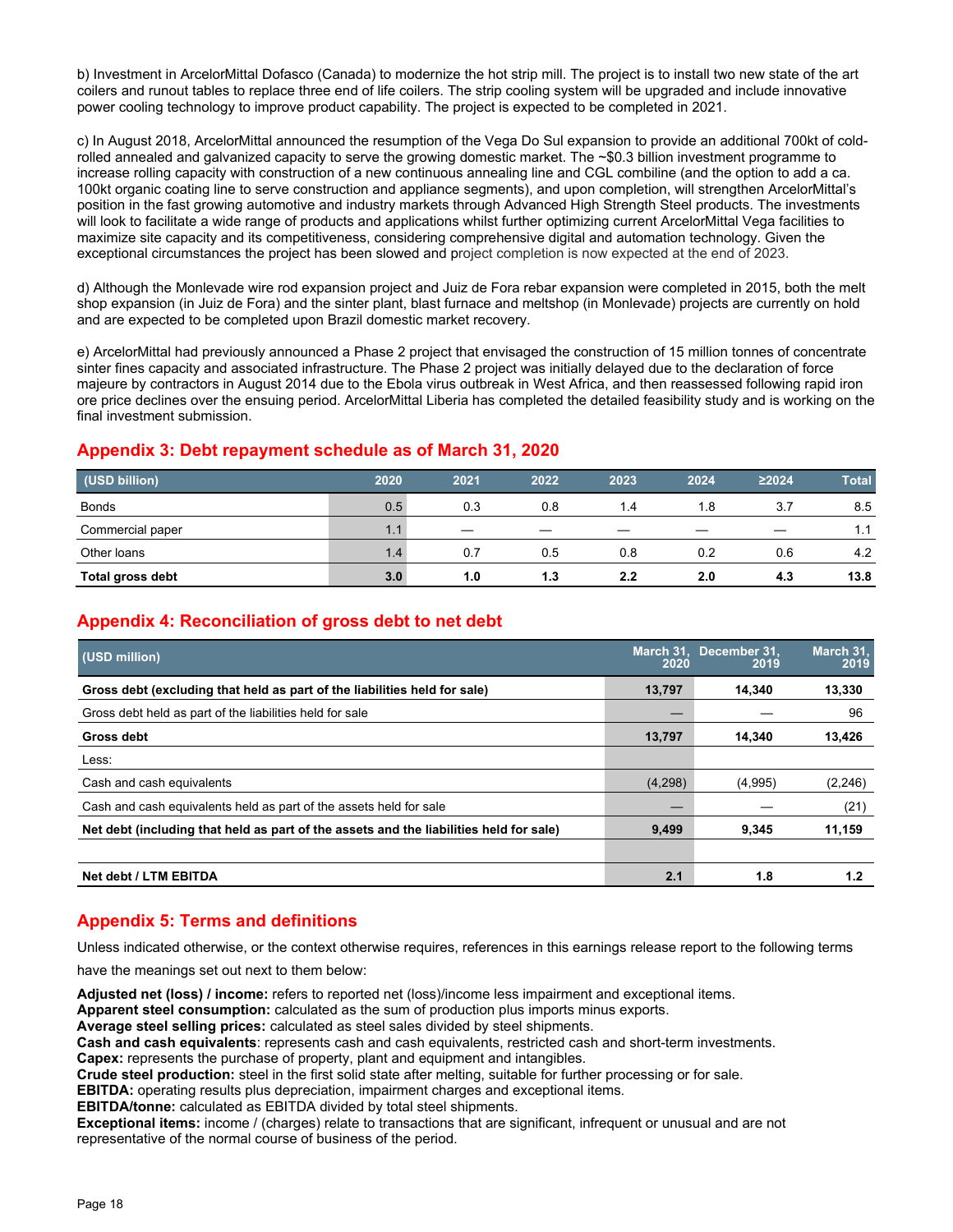**Foreign exchange and other net financing (loss):** include foreign currency exchange impact, bank fees, interest on pensions, impairment of financial assets, revaluation of derivative instruments and other charges that cannot be directly linked to operating results.

**Free cash flow (FCF):** refers to net cash provided by operating activities less capex.

**Gross debt**: long-term debt and short-term debt (including that held as part of the liabilities held for sale).

**Liquidity:** cash and cash equivalents plus available credit lines excluding back-up lines for the commercial paper program. **LTIF:** lost time injury frequency rate equals lost time injuries per 1,000,000 worked hours, based on own personnel and contractors.

**MT:** refers to million metric tonnes

**Market-priced tonnes:** represent amounts of iron ore and coal from ArcelorMittal mines that could be sold to third parties on the open market. Market-priced tonnes that are not sold to third parties are transferred from the Mining segment to the Company's steel producing segments and reported at the prevailing market price. Shipments of raw materials that do not constitute marketpriced tonnes are transferred internally and reported on a cost-plus basis.

**Mining segment sales:** i) "External sales": mined product sold to third parties at market price; ii) "Market-priced tonnes": internal sales of mined product to ArcelorMittal facilities and reported at prevailing market prices; iii) "Cost-plus tonnes" - internal sales of mined product to ArcelorMittal facilities on a cost-plus basis. The determinant of whether internal sales are reported at market price or cost-plus is whether the raw material could practically be sold to third parties (i.e. there is a potential market for the product and logistics exist to access that market).

**Net debt:** long-term debt and short-term debt less cash and cash equivalents (including those held as part of assets and liabilities held for sale).

**Net debt/LTM EBITDA:** refers to Net debt divided by EBITDA (as used in the Company's financial reporting) over the last twelve months.

**Net interest expense:** includes interest expense less interest income

**On-going projects:** refer to projects for which construction has begun (excluding various projects that are under development), even if such projects have been placed on hold pending improved operating conditions.

**Operating results:** refers to operating income/(loss).

**Operating segments:** NAFTA segment includes the Flat, Long and Tubular operations of USA, Canada and Mexico. The Brazil segment includes the Flat, Long and Tubular operations of Brazil and its neighbouring countries including Argentina, Costa Rica and Venezuela. The Europe segment comprises the Flat, Long and Tubular operations of the European business, as well as Downstream Solutions. The ACIS segment includes the Flat, Long and Tubular operations of Kazakhstan, Ukraine and South Africa. Mining segment includes iron ore and coal operations.

**Own iron ore production:** includes total of all finished production of fines, concentrate, pellets and lumps and includes share of production.

**Seaborne iron ore reference prices:** refers to iron ore prices for 62% Fe CFR China

**Shipments:** information at segment and group level eliminates intra-segment shipments (which are primarily between Flat/Long plants and Tubular plants) and inter-segment shipments respectively. Shipments of Downstream Solutions are excluded. **Steel-only EBITDA:** calculated as EBITDA total less Mining segment EBITDA.

**Steel-only EBITDA/tonne:** calculated as steel-only EBITDA divided by total steel shipments.

**Working capital change (working capital investment / release):** Movement of change in working capital - trade accounts receivable plus inventories less trade and other accounts payable.

| (USDm)                       | <b>1Q 20</b> | 4Q 19   | 3Q 19 | <b>2Q 19</b> | 1Q 19 |
|------------------------------|--------------|---------|-------|--------------|-------|
| Net (loss) / income          | (1, 120)     | (1,882) | (539) | (447)        | 414   |
| Impairment                   | (92)         | (830)   |       | (947)        | (150) |
| Exceptional items            | (457)        | (828)   |       |              |       |
| Adjusted net (loss) / income | (571)        | (224)   | (539) | 500          | 564   |

### **Appendix 6: Adjusted net (loss) / income**

## **Footnotes**

1. The financial information in this press release has been prepared consistently with International Financial Reporting Standards ("IFRS") as issued by the International Accounting Standards Board ("IASB") and as adopted by the European Union. The interim financial information included in this announcement has also been also prepared in accordance with IFRS applicable to interim periods, however this announcement does not contain sufficient information to constitute an interim financial report as defined in International Accounting Standard 34, "Interim Financial Reporting". The numbers in this press release have not been audited. The financial information and certain other information presented in a number of tables in this press release have been rounded to the nearest whole number or the nearest decimal. Therefore, the sum of the numbers in a column may not conform exactly to the total figure given for that column. In addition, certain percentages presented in the tables in this press release reflect calculations based upon the underlying information prior to rounding and, accordingly, may not conform exactly to the percentages that would be derived if the relevant calculations were based upon the rounded numbers. This press release also includes certain non-GAAP financial/alternative performance measures. ArcelorMittal presents EBITDA, and EBITDA/tonne, which are non-GAAP financial/alternative performance measures and calculated as shown in the Condensed Consolidated Statement of Operations, as additional measures to enhance the understanding of operating performance. ArcelorMittal believes such indicators are relevant to describe trends relating to cash generating activity and provides management and investors with additional information for comparison of the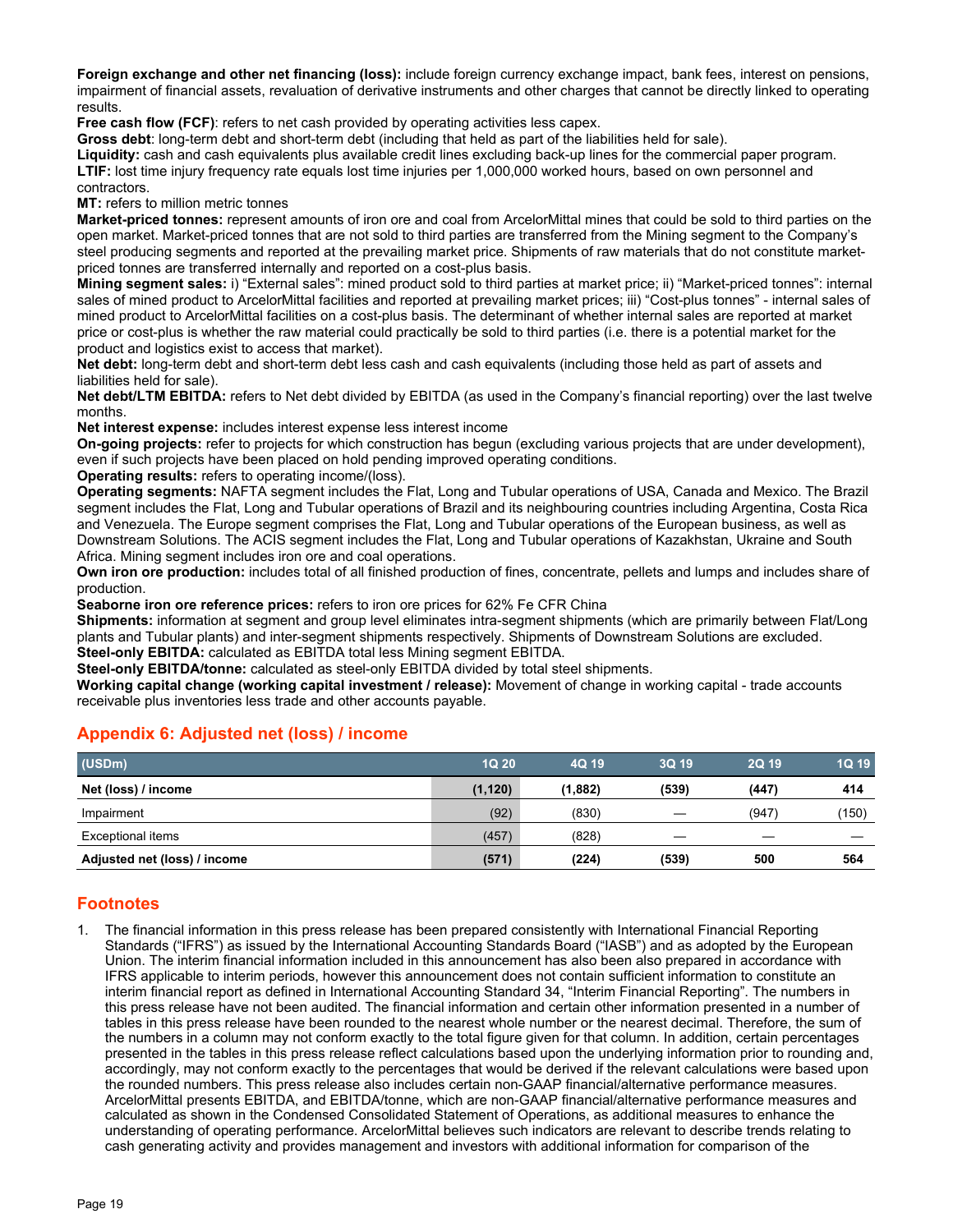Company's operating results to the operating results of other companies. Segment information presented in this press release are prior to inter-segment eliminations and certain adjustments made to operating result of the segments to reflect corporate costs, income from non-steel operations (e.g., logistics and shipping services) and the elimination of stock margins between the segments. ArcelorMittal also presents net debt and change in working capital as additional measures to enhance the understanding of its financial position, changes to its capital structure and its credit assessment. ArcelorMittal also presents Adjusted net (loss) / income as it believes it is a useful measure for the underlying business performance excluding impairment and exceptional items. ArcelorMittal also presents free cash flow (FCF), which is a non-GAAP financial/alternative performance measure calculated as shown in the Condensed Consolidated Statement of Cash Flows, because it believes it is a useful supplemental measure for evaluating the strength of its cash generating capacity. The Company also presents the ratio of net debt to EBITDA for the last twelve month period, which investors may find useful in understanding the Company's ability to service its debt. The Company's guidance as to the EBITDA range for 2020 is based on the same accounting policies as those applied in the Company's financial statements prepared in accordance with IFRS. Non-GAAP financial/alternative performance measures should be read in conjunction with, and not as an alternative for, ArcelorMittal's financial information prepared in accordance with IFRS. Such non-GAAP/alternative performance measures may not be comparable to similarly titled measures applied by other companies.

- 2. Excluding the impact of ArcelorMittal Italia, the LTIF was 0.72x for 1Q 2020 as compared to 0.84x for 4Q 2019 and 0.66x for 1Q 2019.
- 3. Impairment charges for 1Q 2020 were \$92 million and relate to the permanent coke plant closure in Florange, France, at the end of April 2020. Impairment charges for 4Q 2019 were \$830 million and related to impairment of the fixed assets of ArcelorMittal USA (\$0.7 billion) following impairment assessments performed during the quarter, resulting from a further decrease in the near-term average selling price assumption and \$0.1 billion in South Africa (primarily related to the fixed assets of Newcastle Works in South Africa following lower domestic volumes). Impairment charges for 1Q 2019 were \$150 million related to the remedy asset sales for the ArcelorMittal Italia acquisition. Exceptional items of \$457 million for 1Q 2020 primarily include inventory related charges in NAFTA and Europe due to a weaker steel pricing outlook driven by COVID-19 impacts. Exceptional items of \$828 million for 4Q 2019, primarily included inventory related charges in NAFTA and Europe following a period of exceptionally weak steel pricing.
- 4. ArcelorMittal Mines Canada, otherwise known as ArcelorMittal Mines and Infrastructure Canada.
- 5. On December 19, 2018, ArcelorMittal signed a \$5,500,000,000 Revolving Credit Facility, with a five-year maturity plus two one-year extension options. During the fourth quarter of 2019, ArcelorMittal executed the option to extend the facility to December 19, 2024. The extension was completed for \$5.4 billion of the available amount, with the remaining \$0.1 billion remaining with a maturity of December 19, 2023 as of March 31, 2020. The facility may be further extended for an additional year in December 2020. As of March 31, 2020, the \$5.5 billion revolving credit facility was fully available. On May 5, 2020, ArcelorMittal and a syndicate of banks signed a credit facility with tranches of \$0.7 billion and €2.1 billion (the "New Credit Facility"). The Credit Facility further enhances the Company's already strong liquidity position of \$9.8 billion as of March 31, 2020, including a \$5.5 billion revolving credit facility, which remains undrawn and is available until December 2024. The New Credit Facility has a maturity of 12 months and can be used for general corporate purposes. While the Company has no immediate need to draw on this New Credit Facility, it provides additional financial flexibility in the current extraordinary circumstances.
- 6. Assets and liabilities held for sale, as of March 31, 2019 include the ArcelorMittal Italia remedy package assets (as previously disclosed in the 1Q 2018 earnings release) and sold in June 2019, and the carrying value of the USA long product facilities at Steelton ("Steelton"). Steelton is no longer held for sale as of March 31, 2020.
- 7. Relates to the rollover of the Indian rupee hedge at market price which protects the dollar funds needed for the Essar transaction as per the resolution plan approved by the Committee of Creditors and the National Company Law Tribunal in Ahmedabad. The hedge was unwound on the closing of the acquisition in 4Q 2019. On October 17, 2018, the Company announced that it had approved a payment of 7,469 crore rupees (c.\$1 billion, subsequently paid) to the financial creditors of Uttam Galva and KSS Petron to clear overdue debts in order that the offer it submitted for ESIL on April 2, 2018 would be eligible and considered by ESIL's CoC.
- 8. On December 23, 2019, ArcelorMittal, announced it had signed a share purchase agreement with DryLog Ltd (DryLog) for the sale of a 50% stake in Global Chartering Limited (GCL), its wholly owned shipping business, and will subsequently form a 50:50 shipping joint venture with DryLog. The transaction closed on December 31, 2019. The stake sale and JV formation impacted ArcelorMittal's net debt by \$527 million, with \$400 million on completion in 4Q 2019 and \$127 million received in 1Q 2020. The transaction is part of ArcelorMittal's commitment to unlock up to \$2 billion of value from its asset portfolio by mid-year 2021.
- 9. AMNS India key performance indicators for 1Q 2020 are as follows: 1Q 2020 crude steel production of 1.7Mt (7.0Mt annualized run rate) and EBITDA of \$140 million (annualized \$560 million). AMNS India's operations have now been impacted by the COVID-19 pandemic and lockdown measures introduced in the country during late 1Q 2020, with the assets currently running at low utilization levels. The cash needs (i.e. maintenance capex, interest and tax) are less than \$250 million per annum. Progress on value chain integration: On March 3, 2020 the Company welcomed judgment by NCLT Cuttack approving AMNS resolution plan for the Odisha Slurry Pipeline Infrastructure Ltd (OSPIL). The 253km pipeline connects AMNS India's iron ore beneficiation plant in Dabuna to its pellet plant in Paradip in the state of Odisha. On March 3, 2020, AMNS India announced completion of the acquisition of Bhander Power Plant in Hazira, Gujarat from Edelweiss Asset Reconstruction Company for approximately \$70 million. Bhander, a natural gas-based thermal plant with an installed capacity of 500MW, will remain captive to AMNS India's steel manufacturing operations at Hazira. In early March 2020, ArcelorMittal India Private Limited (AMIPL) was selected as the preferred bidder for a 5.5Mtpa iron ore mine license in Odisha following an auction process facilitated by the state government, with an acquisition cost of approximately \$15 million. On conclusion of the license award process, AMIPL will seek requisite clearances, as well as mine development and production agreements, ahead of commencing mining operations. This is consistent with AMNS India's medium to long term strategy to significantly grow its production capacity in India.
- 10. The Company is temporarily reducing fixed cost in line with lower production rates. As a result, 2Q 2020 fixed cost are expected to be 25-30% below 1Q 2020 levels. The steps taken by the Company include: a) temporary labour cost savings: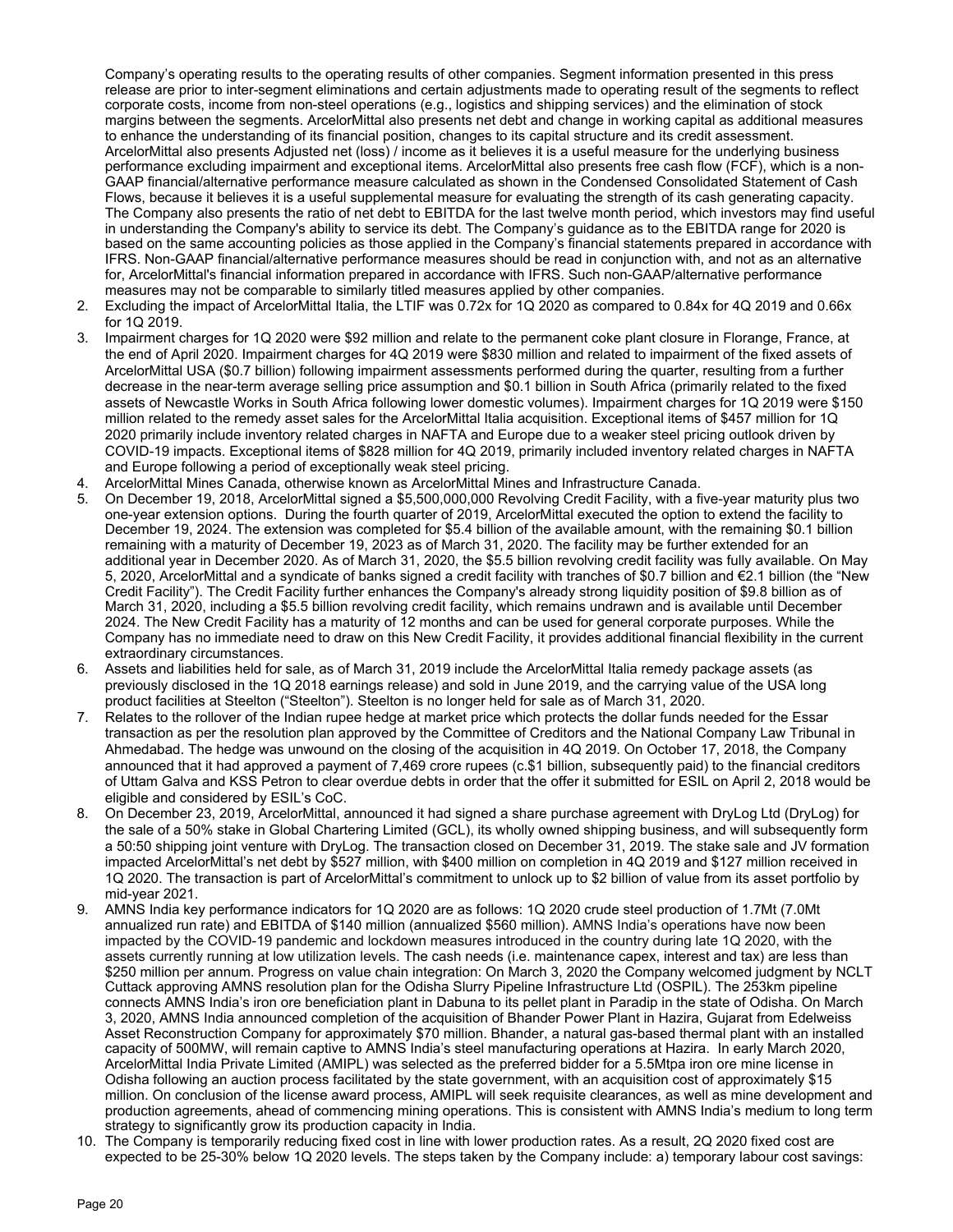senior management / Board of Directors salary reduction; utilizing available economic unemployment schemes; temporary layoffs; federal and state subsidy/grants; salary cuts; reduction/elimination of contractors, overtime reduction etc. b) reduction in repairs and maintenance (R&M) expenses: spend expected to be lower due to lower operating rates; and c) reduced SG&A expenses: Fixed cost savings achieved from countries in which we operate where the currency has depreciated, as well as reduced SG&A expenses such as IT, travel, sales and marketing expenses, consultancy fees etc.

- 11. On April 3, 2020, ArcelorMittal South Africa made an announcement related to the impact of the COVID-19 pandemic. This referred to the critical steps taken during 2019 to ensure the sustainability of ArcelorMittal South Africa, including the largescale labour reorganisation concluded at the beginning of the year, the Strategic Asset Footprint Review, which resulted in the decision to place the Saldanha Works into care and maintenance and the review of the Newcastle Works, which is now primarily focused on servicing the domestic and Africa Overland markets. It announced that the anticipated impact of COVID-19 on the economy has led ArcelorMittal South Africa to consider further measures to ensure its sustainability. Several temporary interventions have been implemented, including curtailment of expenditure on non-critical goods and services, and salary reductions for all employees with effect from April 2020 for a likely period of three months.
- 12. The Company considered the impact of the COVID-19 outbreak as an impairment indicator as of 1Q 2020 for its main steel operations. Accordingly, it updated future cash flow projections to reflect latest forecasts available for 2Q 2020 and 3Q 2020 and, as a result, concluded that no impairment charge was required as of March 31, 2020.